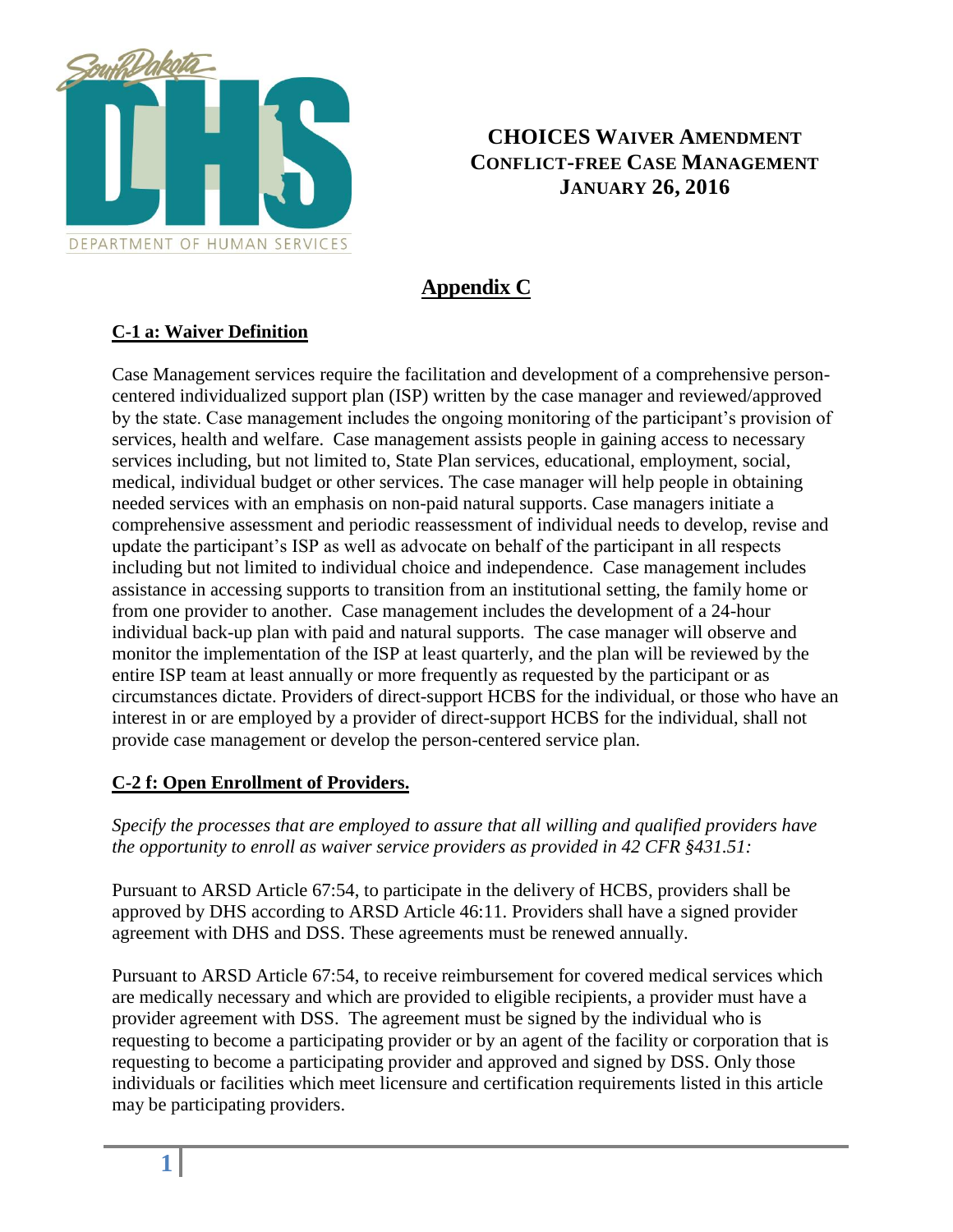Page 2 April 28, 2016

A qualified provider of CHOICES waiver services is defined in SDCL 27B-1-17(3) Community Services Provider (SP) and 27B-1-17(4) Community Supports Provider (CSP). CSPs must be nonprofit corporations incorporated according to SDCL chapters 47-22 to 47-28, inclusive. CSPs must meet the definition for tax exemption status according to  $\S$  501(c)(3) of Title 26 of the Internal Revenue Code, October 22, 1986, as in effect on December 20, 1995. SPs may be nonprofit or for profit organizations. The requirements for certification of CSPs and SPs are contained in ARSD Article 46:11.

Agencies seeking to become qualified providers of CHOICES waiver services may contact the Division of Developmental Disabilities to inquire about provider enrollment and receive instructions regarding the enrollment process. Additionally, the information governing provider enrollment is readily available on the DHS/DDD website.

## **Appendix D**

## **D-1 b: Service Plan Development Safeguards**

*Select one:*

#### ⊙ **Entities and/or individuals that have responsibility for service plan development may not provide other direct waiver services to the participant.**

О. **Entities and/or individuals that have responsibility for service plan development may provide other direct waiver services to the participant.**

*The State has established the following safeguards to ensure that service plan development is conducted in the best interests of the participant. Specify:* 

Qualified providers shall initially and annually provide a statement to the participant, the participant's parent if the participant is under 18 years of age, or the participant's guardian if any, of full disclosure of the potential conflict of interest that exists due to the qualified provider furnishing other direct waiver services and service plan development.

Qualified providers Case managers shall initially and annually provide the participant, the participant's parent if the participant is under 18 years of age, or the participant's guardian if any, a list of all qualified providers and a list of the full range of waiver services furnished by all qualified providers in the State.

The qualified provider case manager shall provide support to each participant who desires to develop their own plan or choose the individual of their choice to develop their plan. If the service coordinator is responsible for any direct implementation of the participant's plan, another service coordinator or qualified provider staff member shall conduct monitoring of those services provided directly to the participant by the participant's service coordinator.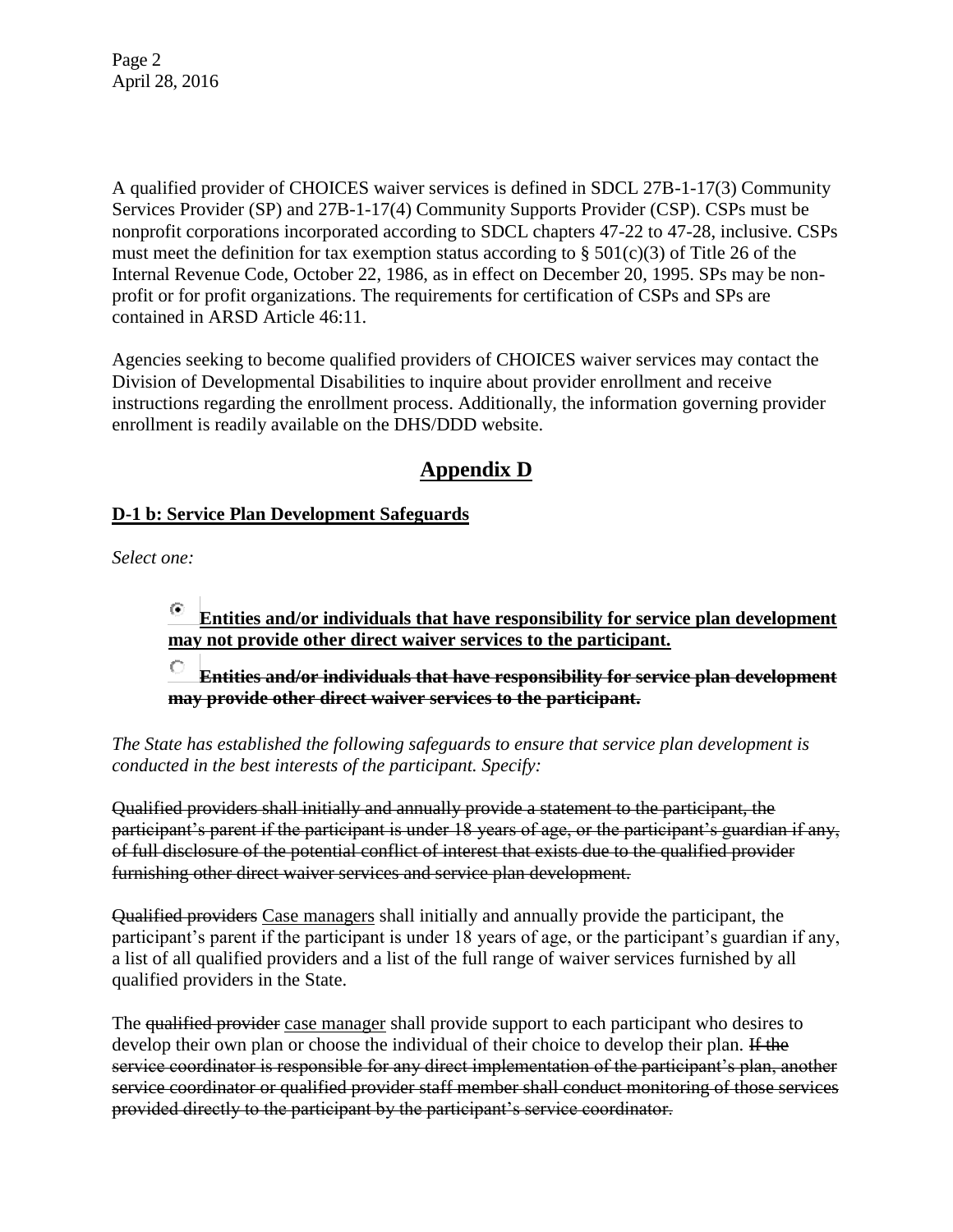The DHS/DDD conducts a review of a representative random sample of participant files to evaluate each of the above requirements.

## **D-1 d: Service plan development process**

*In four pages or less, describe the process that is used to develop the participant-centered service plan, including: (a) who develops the plan, who participates in the process, and the timing of the plan; (b) the types of assessments that are conducted to support the service plan development process, including securing information about participant needs, preferences and goals, and health status; (c) how the participant is informed of the services that are available under the waiver; (d) how the plan development process ensures that the service plan addresses participant goals, needs (including health care needs), and preferences; (e) how waiver and other services are coordinated; (f) how the plan development process provides for the assignment of responsibilities to implement and monitor the plan; and, (g) how and when the plan is updated, including when the participant's needs change. State laws, regulations, and policies cited that affect the service plan development process are available to CMS upon request through the Medicaid agency or the operating agency (if applicable):*

The service coordinator case manager is responsible for ISP development. The DHS/DDD allows for the use of a provisional service plan, as described in Appendix B, to get services initiated until a more detailed service plan can be finalized. The service coordinator case manager and participant must identify an ISP development team within fifteen calendar days of initiation of services. The team must include the participant and the participant's service coordinator case manager, and the following individuals shall have the opportunity to participate in the development of the service plan: the participant's parent if the participant is under 18 years of age, the participant's guardian or conservator if any, and any other individual desired by the participant. The service coordinator case manager, the participant and the participant's team develop the ISP within thirty days of initiation of services. The ISP is implemented within fortyfive days of initiation of services. The ISP team must meet at least annually to review the ISP; however the participant or any other member of the team may request an ISP team meeting at any time or as the participant's needs change. All ISP team meetings shall be scheduled and conducted in a manner which facilitates the active participation of all ISP team members, especially the participant and the family, guardian, conservator, adult foster care provider, or advocate. The service coordinator case manager shall encourage the participant to choose the location of the meetings and shall document if the participant is unable or unwilling to participate in any meeting.

Prior to the initiation of services and at least annually thereafter, the participant and the identified ISP team shall review existing assessment information and complete new assessments or reassessments if appropriate. The initial and annual ISP shall include documentation of the results of the ISP team's review of the assessments. The assessments shall include: physical examination performed by a licensed physician or a specially trained physician's assistant or a nurse practitioner who is supervised by a licensed physician; dental examination; social evaluation; psychological evaluation by a qualified examiner; personal outcome assessment to identify and prioritize each participant's preferences; adaptive behavior or independent living skills; a developmental, educational or vocational evaluation; medication and immunization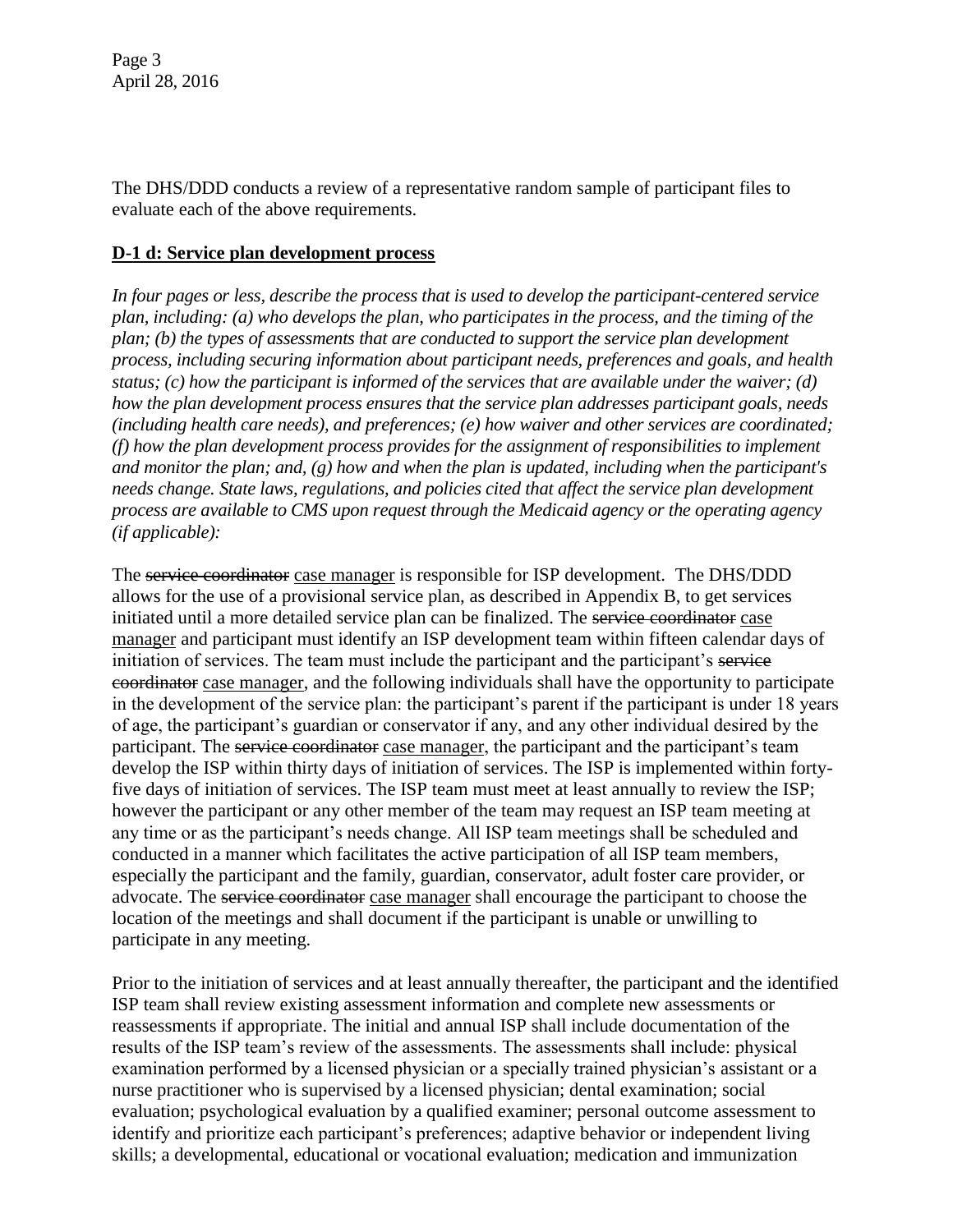history; nutritional, vision, auditory, speech and language screenings; assistive technology assessment; and a safety assessment that addresses the participant's safety risks in the areas of environment, health, and personal vulnerability. An Inventory for Client and Agency Planning (ICAP) The case manager shall be completed complete an Inventory for Client and Agency Planning (ICAP) initially and annually to assess the participant's functional limitations and identify corresponding need for services. As appropriate, additional assessments may be conducted.

Initially and annually thereafter service coordinators case managers will provide participants a choice of providers by providing a list of qualified providers and participants will also receive a list of the full range of CHOICES waiver services. Participants shall also receive information on how to request a fair hearing pursuant to ARSD Chapter Article 67:17:02 if choice of services or qualified provider is denied.

The ISP shall include the participant's goals including preferences and priorities; actions to be taken to attain the goals; and a personal outcome assessment to demonstrate how each participant's preferences are identified and prioritized. Each participant's ISP must be reviewed at least annually in terms of its relevance to the current needs of the participant. Each qualified provider is required to be accredited by a national quality assurance organization. The accreditation process will promote promising practices that shall ensure the ISP process addresses participant desired outcomes, needs and preferences.

The service coordinator case manager shall be responsible for the oversight and monitoring of the ISP plan and shall complete the quarterly ISP assessment. The quarterly ISP assessment shall include information in the following areas:

(1) The monitoring and coordinating of implementation of the ISP;

(2) The observation and documentation of the ISP services;

(3) Any intervention necessary to ensure the appropriate delivery of services and necessary revisions of the ISP;

(4) Any review of substantiated instances of abuse, neglect, or exploitation;

(5) Monitoring of the participant's health, welfare, and safety; and

(6) Monitoring of the participant's progress toward goals or changes to the participant's health, safety, or behavior intervention plans.

The service coordinator case manager shall provide the quarterly assessment to the ISP team and document the outcome of the review and any recommendations regarding the status of the ISP. If the participant's service coordinator provides a service directly to the participant, another service coordinator shall complete a quarterly assessment regarding that service.

The participant, the participant's parent if the participant is under age 18, or the participant's guardian if any designates responsibility for implementing the service plan, and collaborates with the service coordinator case manager to coordinate waiver and other State Plan services. That is, the participant and/or legal representative work with the service coordinator case manager to coordinate State Plan Services with waiver services.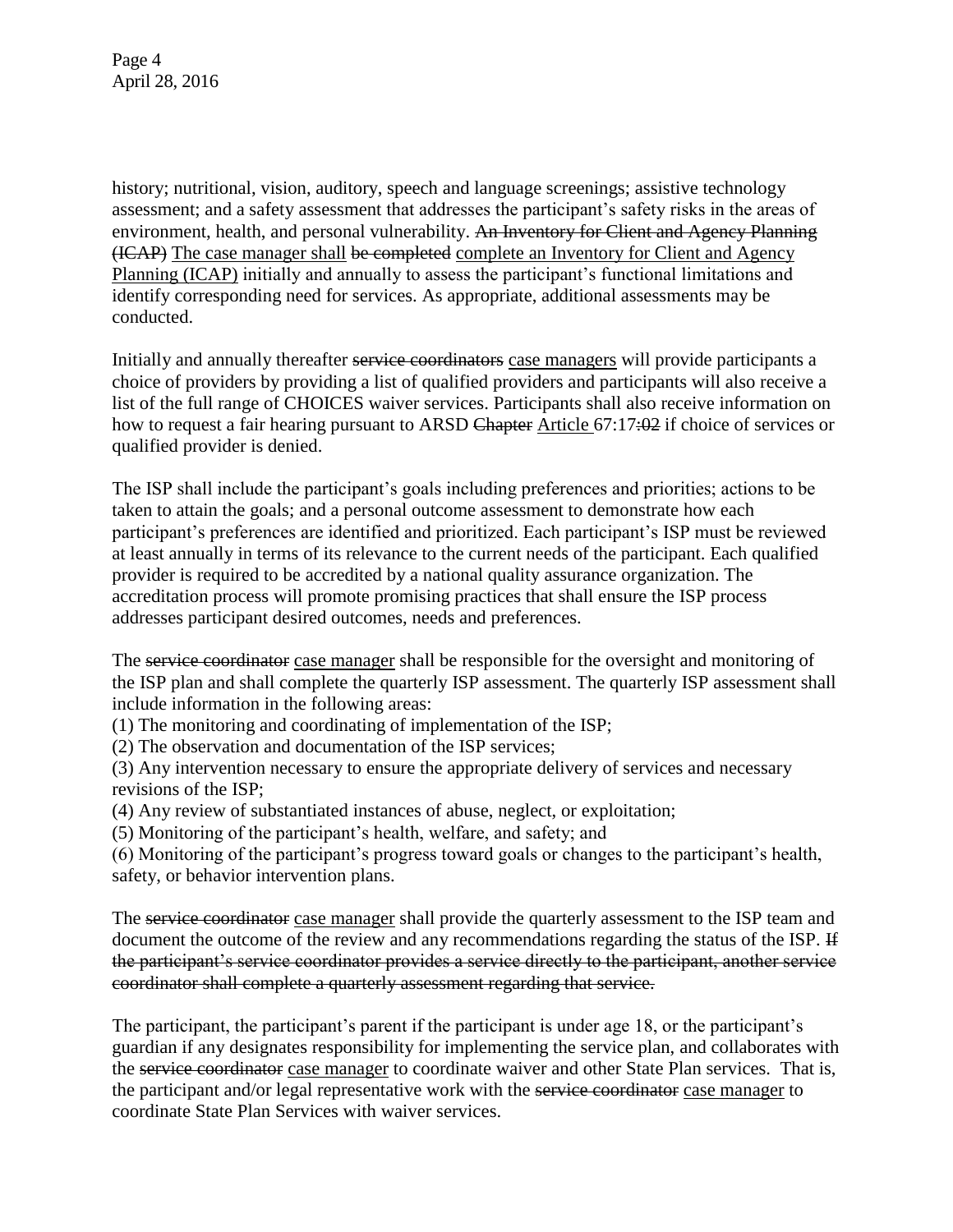Page 5 April 28, 2016

DHS/DDD provides oversight regarding the ISP development process, implementation and monitoring through the representative random sample review of participant records. In the event that a problem is discovered, the qualified provider is required to respond to the problem within 10 days of discovery. The DHS/DDD monitors the remediation efforts of the qualified provider until the problem is fixed.

The DHS/DDD participates in the National Core Indicators (NCI) project every three years. As part of this survey, the DHS/DDD is able to obtain data on participant and family satisfaction of the ISP development process. Data gathered through the participation of NCI enhances the State's ability to monitor ISP development performance, incorporate the findings into decision making processes, and use the data in systemic quality improvement.

#### **D-1 e: Risk assessment and mitigation**

*Specify how potential risks to the participant are assessed during the service plan development process and how strategies to mitigate risk are incorporated into the service plan, subject to participant needs and preferences. In addition, describe how the service plan development process addresses backup plans and the arrangements that are used for backup.*

An The case manager shall complete an ICAP is completed initially and annually for each participant. The ICAP assesses the participant's functional limitations and needed assistance. Risk factors address the areas of motor skills, social and communication skills, personal living skills, community living skills and maladaptive behaviors. If appropriate, other risk assessments such as a safety assessment that addresses the participant's safety risks in the areas of environment, health, and personal vulnerability are completed.

The participant and the participant's ISP team determine the amount of time, if any, that the participant may be at home without any supports. Supports must be provided when supervision of the participant is required. The ISP shall include documentation of the amount of time a participant can remain unsupervised. Each qualified provider shall deliver training in accessing on-call supports and emergency services to each participant.

The participant's service coordinator case manager shall monitor the participant's health, safety and welfare in a manner that is sensitive to the participant's preferences. Each participant and the participant's team shall determine and document that the participant's living and work environments are safe. If unsafe conditions are identified, the team shall develop a plan which will immediately rectify the situation to ensure that the participant is safe.

Any critical services upon which the participant depends for health, welfare and safety are accompanied by a backup plan for provision of services when the qualified provider staff are unavailable. If the need for a backup plan is identified it is included within the ISP.

Pursuant to ARSD Article 46:11:06:01 each CSP must have a health, safety, sanitation, and disaster plan approved by the DDD. each qualified provider must have a health, safety, sanitation, and disaster plan approved by the DDD. The plan must include specific procedures which ensure the health and safety of the participants at all times. Pursuant to ARSD Article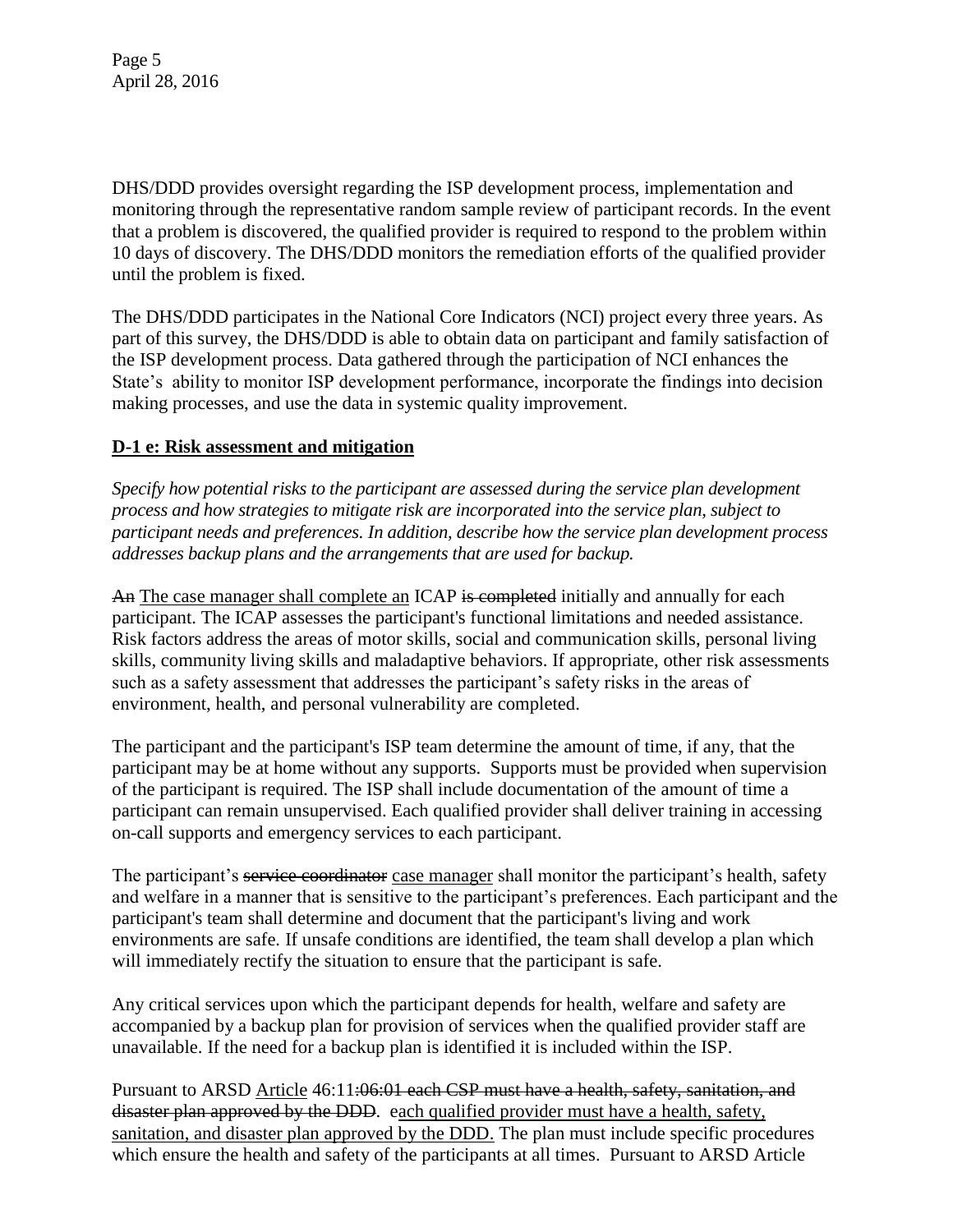Page 6 April 28, 2016

46:11:05:15 the participant's ISP team must determine and document the maximum amount of time, if any, the participant may be left unsupervised. A staff member must be on duty when supervision of the participant is required. Pursuant to ARSD Article 46:11:05:16 each CSP qualified provider of direct HCB services must have a policy which specifies how participants can access staff assistance when they are unsupervised. Assessment and training in accessing on-call staff and emergency services must be provided to each participant as indicated by each participant's needs and documented in the ISP. Policy is reviewed by the DDD initially and ongoing as changes are made to the policy. A representative random sample of participant records is reviewed for ISP documentation requirements.

## **D-2 a: Service plan implementation and monitoring**

*Specify: (a) the entity (entities) responsible for monitoring the implementation of the service plan and participant health and welfare; (b) the monitoring and follow-up method(s) that are used; and, (c) the frequency with which monitoring is performed.*

Pursuant to ARSD Article 46:11:05:05, each participant must have a designated service coordinator case manager. The service coordinator case manager conducts quarterly and annual reviews of each participant's ISP and may be contacted by a participant or their legal representative at any time to address changes. The service coordinator case manager is also responsible for iden*t*ifying issues/concerns with waiver or other services and supports the participant in taking appropriate action steps. If at any time a service coordinator case manager believes that a participant's safety is at risk, the service coordinator case manager will immediately rectify the situation to ensure the participant's safety. The participant's service coordinator case manager is responsible for monitoring and coordinating the implementation of his/her ISP. The service coordinator case manager shall be responsible to complete a quarterly ISP assessment. The quarterly ISP assessment shall include information in the following areas: (1) The monitoring and coordinating of implementation of the ISP including appropriate backup plans and access to non-waiver services;

(2) The observation and documentation of the ISP services;

(3) Any intervention necessary to ensure the appropriate delivery of services and necessary revisions of the ISP based on the participants needs;

(4) Any review of substantiated instances of abuse, neglect, or exploitation;

(5) Monitoring of the participant's health, welfare, and safety; and

(6) Monitoring of the participant's progress toward goals or changes to the participant's health, safety, or behavior intervention plans.

The service coordinator case manager shall provide the quarterly assessment to the ISP team and document the outcome of the review and any recommendations regarding the status of the ISP. If the participant's service coordinator provides a service directly to the participant, another service coordinator shall complete a quarterly assessment regarding that service. The service coordinator case manager shall ensure the participant acknowledges his/her right to exercise free choice of qualified providers of waiver services.

The DHS/DDD conducts a quality assurance review of a representative random sample of participant ISPs. The statistically valid sample is based upon a 95% confidence level, a 5% margin of error, and a response distribution based upon the results of the previous year's review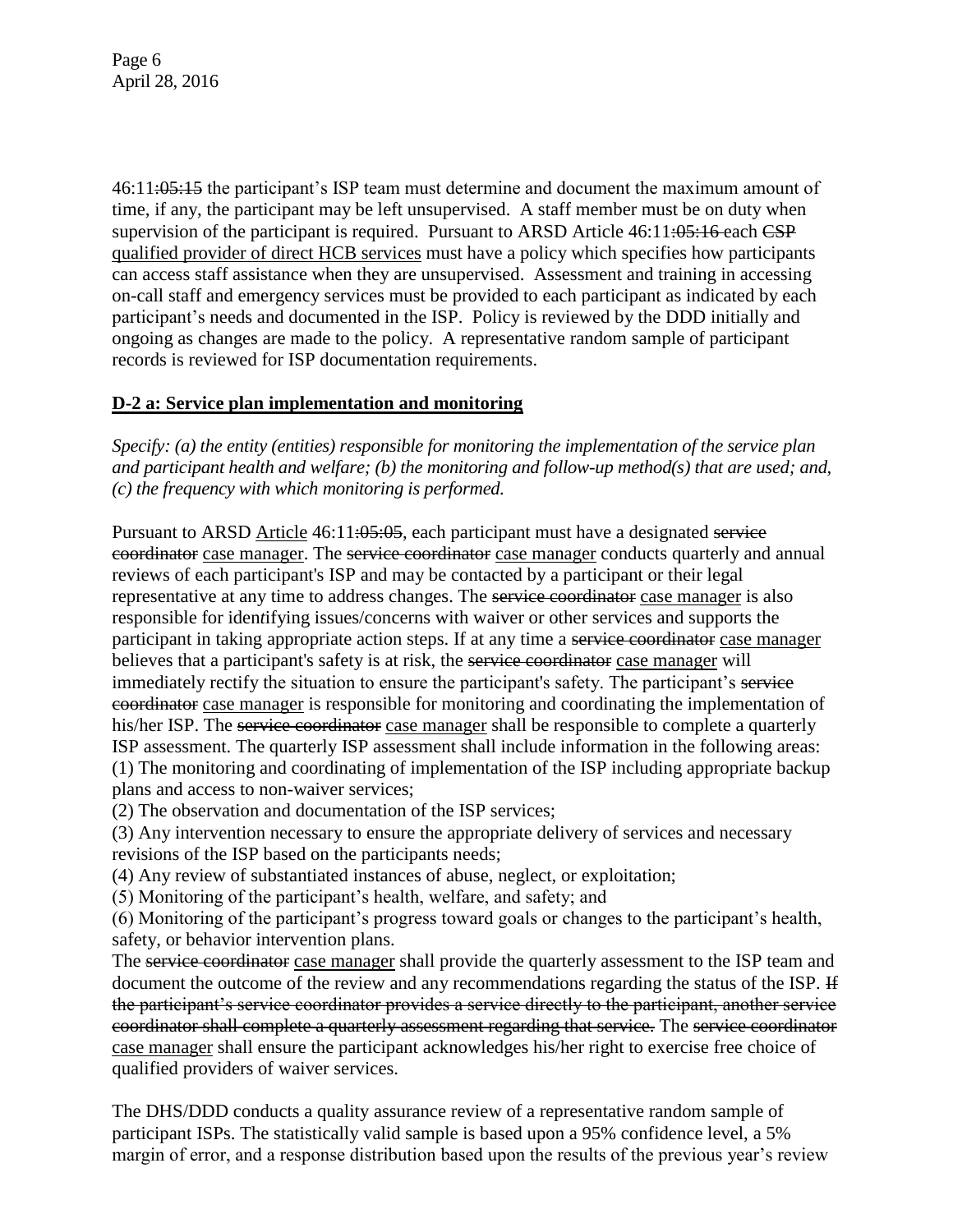Page 7 April 28, 2016

cycle. When a participant's ISP is randomly selected for DHS/DDD quality assurance review, the service coordinator case manager shall collect all information about ISP monitoring and implementation, including how problems identified during the monitoring was resolved, and submits the documentation to the DHS/DDD. All quality assurance review results are submitted to the SSMA for review and approval.

## **D-2 b: Monitoring and safeguards**

*Select one:*

#### О **Entities and/or individuals that have responsibility to monitor service plan implementation and participant health and welfare may not provide other direct waiver services to the participant.**

⊙ **Entities and/or individuals that have responsibility to monitor service plan implementation and participant health and welfare may provide other direct waiver services to the participant.**

*The State has established the following safeguards to ensure that monitoring is conducted in the best interests of the participant. Specify:* 

Qualified providers shall initially and annually provide a statement to the participant, the participant's parent if the participant is under 18 years of age, or the participant's guardian if any, of full disclosure of the potential conflict of interest that exists due to the qualified provider furnishing other direct waiver services and monitoring ISP implementation and participant health and welfare.

Qualified providers Case Managers shall initially and annually provide the participant, the participant's parent if the participant is under 18 years of age, or the participant's guardian if any, a list of all qualified providers and a list of the full range of waiver services furnished by all qualified providers in the State.

The qualified provider case manager shall provide support to each participant who desires to monitor their own ISP or choose the individual of their choice to monitor their plan. If the service coordinator is responsible for any direct implementation of the participant's plan, another service coordinator or qualified provider staff member shall conduct monitoring of those services provided directly to the participant by the participant's service coordinator.

The DHS/DDD conducts a quality assurance review of a representative random sample of participant records to evaluate each of the above requirements. The SSMA is provided with the results of the reviews for review and approval.

## **D bi: Methods for Remediation/Fixing Individual Problems**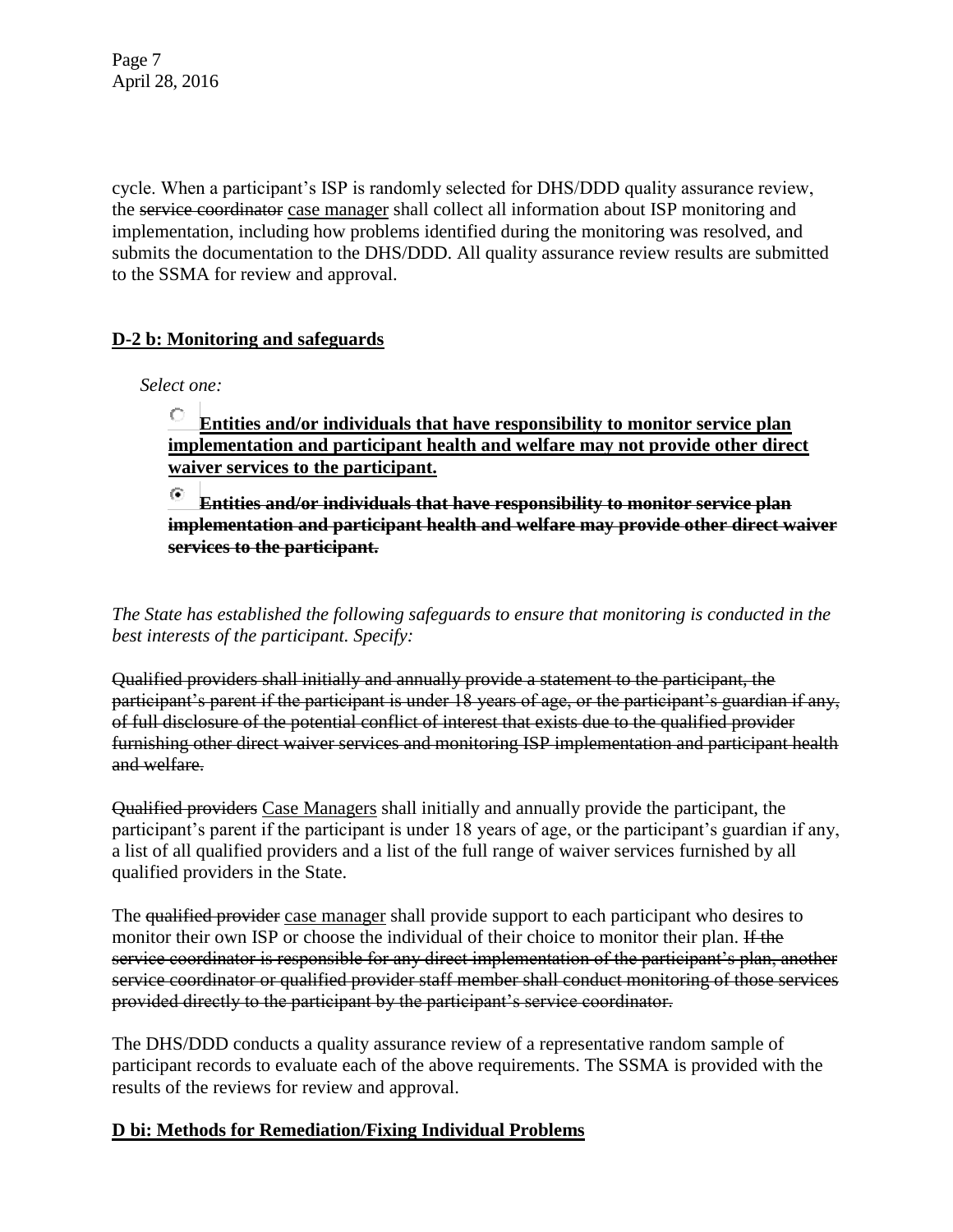Page 8 April 28, 2016

*Describe the State's method for addressing individual problems as they are discovered. Include information regarding responsible parties and GENERAL methods for problem correction. In addition, provide information on the methods used by the State to document these items.* 

If a participant's ISP is determined to not address all the participant's needs pursuant to ARSD Article 46:11:05:02, found not to assess and address the participant's health and safety risk factors per ARSD Article 46:11:05:02, 46:11:05:15, 46:11:05:16, 46:11:06:08, and 46:13:01:15, discovered not to be reflective of the participant's personal preferences and goals according to ARSD 46:11:05:03, found to not to have used the approved process for service plan development 46:11:05:03, or is not monitored as required by ARSD 46:11:05:05, ARSD Article 46:11 addresses a participant's needs, health and safety risk factors, personal preferences and goals as addressed in the ISP. If the ISP is found not to have addressed the participant's needs, not to have assessed and addressed the participant's health and safety, not to be reflective of the participant's personal preferences and goals, not to have used the approved process for service plan development, or have been monitored, the qualified provider case manager has 10 days from the date of discovery to respond to the DHS/DDD indicating how the problem will be fixed. If the solution meets the approval of the DHS/DDD the qualified provider case manager has 30 days from the date of discovery to reconvene the ISP team to update the ISP. If the problem takes longer than 30 days from the date of discovery to fix, the qualified provider case manager must receive approval from the DHS/DDD for an extension and ensure the participant's health and safety are intact during the remediation process. Once the problem is fixed, the updated ISP is submitted to the DHS/DDD for approval. This entire process is documented in the SMART system and submitted to reports for trend analysis. If a significant amount of individual problems related to the participant's ISP surface during the DHS/DDD quality assurance review process, the qualified provider case manager is required to submit a plan of enhancement to the DHS/DDD that address systemic level issues for DHS/DDD and SSMA approval. If at any point during this process it is discovered that the participant's health and safety are in immediate jeopardy, the DHS/DDD, and if necessary, in collaboration with other state agencies (i.e. the DSS Division of Adult Services & Aging, the DSS Child Protection Services, State Attorney's Medicaid Fraud Control Unit) and/or law enforcement, shall immediately conduct an onsite investigation to ensure participant safety. If the investigation substantiates the immediate health and safety of the participant, the qualified provider shall submit to the DHS/DDD a plan of correction and may be placed on probationary status, until the criteria of the plan of correction is met, or is decertified.

Pursuant to ARSD Article 46:11, if a participant's ISP is found not to be updated within 12 months of the previous ISP pursuant to ARSD 46:11:05:01, found to not contain annual documentation of the choice of providers or choice of waiver services, or found not to be updated when the needs of the participant have changed ARSD 46:11:05:03, the qualified provider case manager has 10 days from the date of discovery to respond to the DHS/DDD indicating how the problem will be fixed. If the solution meets the approval of the DHS/DDD the qualified provider case manager has 30 days from the date of discovery to reconvene the ISP team to update the ISP or provide evidence that the problem has been fixed. If the problem takes longer than 30 days from the date of discovery to fix, the qualified provider case manager must receive approval from the DHS/DDD for an extension and ensure the participant's health and safety are intact during the remediation process. Once the problem is fixed, the updated ISP or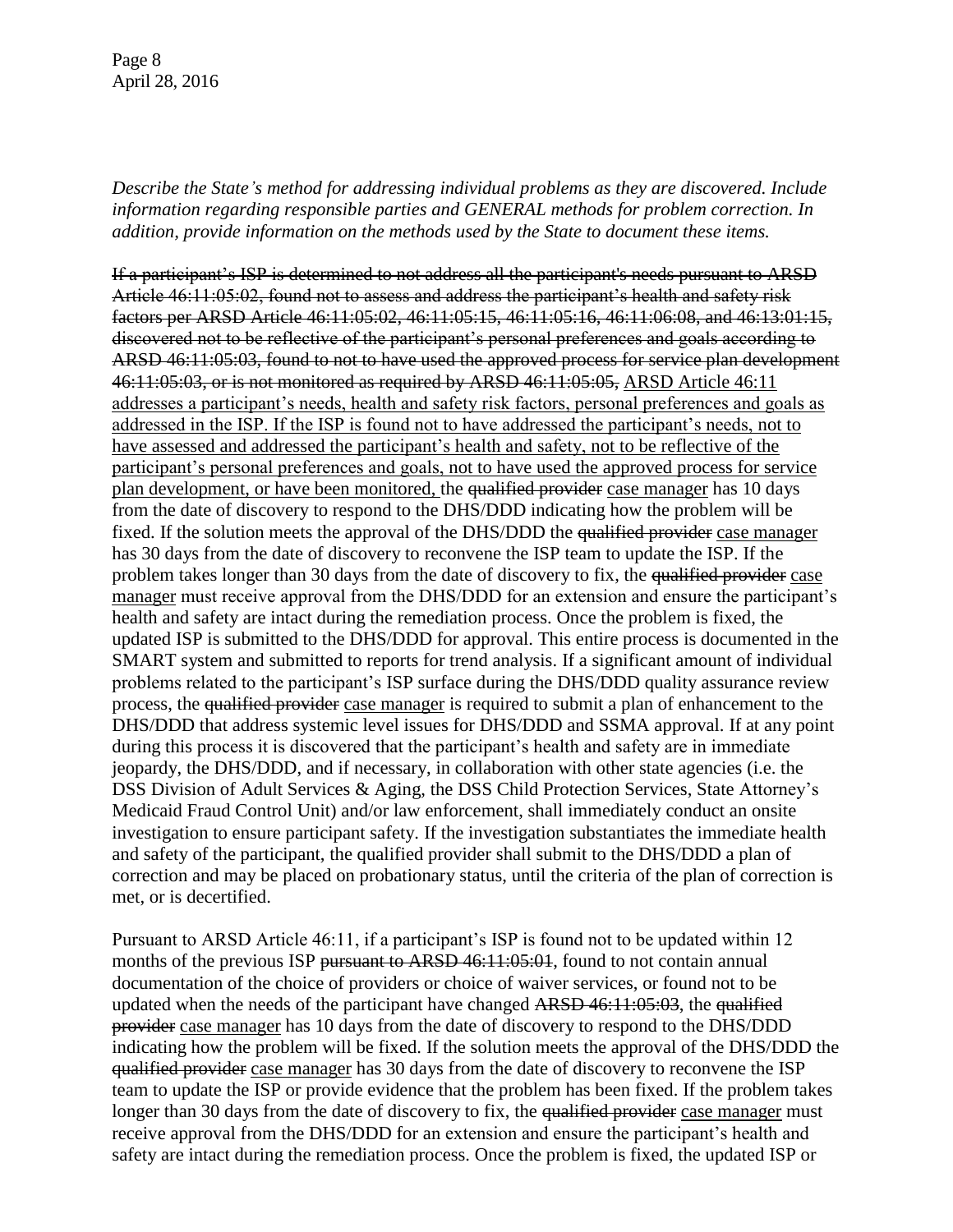Page 9 April 28, 2016

supporting documentation is submitted to the DHS/DDD for approval. This entire process is documented in the SMART system and submitted to reports for trend analysis. If a significant amount of individual problems related to the participant's ISP surface during the DHS/DDD quality assurance review process, the qualified provider case manager is required to submit a plan of enhancement to the DHS/DDD that address systemic level issues for DHS/DDD and SSMA approval.

Per ARSD 67:16:34:02 qualified providers must keep legible medical and fiscal records that fully justify and disclose the extent of waiver services provided and the billings made to DHS. Per DHS Service Record Review Requirements, if it is determined that documentation maintained by the qualified provider is inadequate to support the activities reported in the participant's ISP (including type, scope, amount, duration and frequency), the participant's daily rate will be recalculated based on available documentation. If the participant's daily rate requires revision, the qualified provider will receive an adjusted consumer service authorization indicating the new daily rate and its associated effective dates. The provider qualified provider must submit a copy of the Medicaid remittance advice, indicating all claims during the review period were adjusted, to the DHS. The qualified provider must submit the required adjustments within 60 days from the receipt of the review report. If the qualified provider is not able to comply with the 60-day requirement, the provider must submit a written request for an extension to the DHS for consideration. The qualified provider must also submit any updates made to the participant's ISP to the DHS/DDD for review and approval. This entire process is documented in the SMART system and submitted to reports for trend analysis. If a significant amount of individual problems related to the participant's waiver services surface during the review, the qualified provider is required to submit a plan of enhancement to the DHS/DDD that addresses systemic level issues for DHS/DDD and SSMA approval.

The CHOICES Waiver Manager will complete a 100% quality assurance review of initial LOC applications for participants new to the waiver. If it is determined that the choice of institution, choice of provider, or choice of waiver services are missing from a LOC the DHS/DDD will immediately notify the qualified provider request the documentation be submitted prior to the start of waiver services. The DHS/DDD will evaluate the LOC upon receipt of this information for compliance. The CHOICES Waiver Manger will conduct additional training with the DHS/DDD staff responsible for processing the LOC on LOC requirements.

SMART (Systemic Monitoring and Reporting Technology) facilitates DHS/DDD review of compliance with federal requirements and aligns existing quality assurance and improvement processes with federal reporting requirements while concurrently producing meaningful information for systemic improvement. SMART engages qualified providers in the remediation of problems discovered and systemic improvement of their certification requirements. It is also available to DHS/DDD staff, the SSMA and qualified providers as a tool to generate qualified provider specific reports to monitor and trend improvement progress.

The DHS/DDD is responsible for conducting a one hundred percent review of all qualified provider policies and a biennial onsite review is conducted for the review of the implementation of policies. A statistically valid sample of participant files is reviewed on a continuous and ongoing basis to assure participant's health and welfare. Individual problems discovered during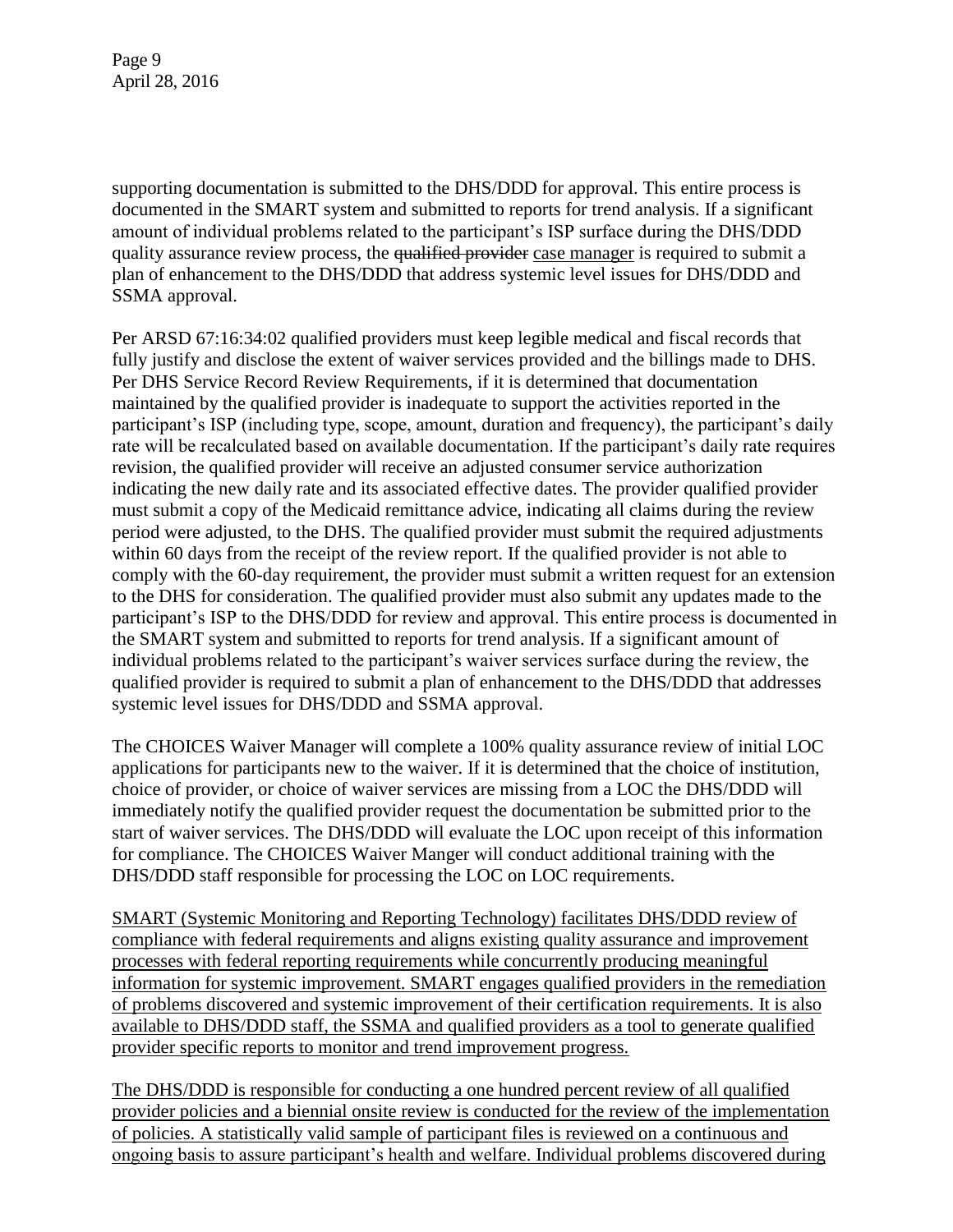the review must be fixed within a reasonable timeframe specified by the DHS/DDD. Systemic issues are addressed biennially through a qualified provider plan of enhancement process. The waiver manager is responsible for aggregating quarterly and annual information for analysis by the Internal Waiver Review Committee (IWRC) and the Core Stakeholders Group. Their findings and recommendations are reported to the DDD Director and the SSMA for remediation.

## **Appendix F**

## **F-1: Opportunity to request a fair hearing**

*The State provides an opportunity to request a Fair Hearing under 42 CFR Part 431, Subpart E to individuals: (a) who are not given the choice of home and community-based services as an alternative to the institutional care specified in Item 1-F of the request; (b) are denied the service(s) of their choice or the provider(s) of their choice; or, (c) whose services are denied, suspended, reduced or terminated. The State provides notice of action as required in 42 CFR 431.210.* 

*Procedures for Offering Opportunity to Request a Fair Hearing. Describe how the individual (or his/her legal representative) is informed of the opportunity to request a fair hearing under 42 CFR Part 431, Subpart E. Specify the notice(s) that are used to offer individuals the opportunity to request a Fair Hearing. State laws, regulations, policies and notices referenced in the description are available to CMS upon request through the operating or Medicaid agency.* 

As described in Appendix B, the DHS-DD-717 Home and Community-Based Services Choice/Rights/Fair Hearings Form is a required component of the LOC application criteria.

Regarding Choice of Institutional Care, applicants are informed verbally by the service coordinator case manager and in writing via the DHS-DD-717. The DHS-DD-717 Form provides information on how to request a fair hearing if not given the choice of Home and Community-Based Services as an alternative to institutional care and is signed by the applicant and/or legal representative and the service coordinator case manager prior to the initiation of services. This form is maintained by the service coordinator case manager and by the DHS/DDD. The applicant receives a written copy of the DHS-DD-717.

Regarding Choice of Services and Providers, applicants are informed verbally by the service coordinator case manager and in writing via the DHS-DD-717 Form. The DHS-DD-717 Form provides information on how to request a fair hearing if denied a Home and Community-Based Waiver Service or denied the provider of choice and is signed by the applicant and/or legal representative and the service coordinator case manager prior to the initiation of services. This form is maintained by the service coordinator case manager and by the DHS/DDD. The DHS-DD-717 Form is accompanied with a listing all qualified waiver providers and waiver services. Annually, participants and/or legal representatives are provided in writing of their choice of qualified waiver providers and waiver services and the right to a fair hearing pursuant to ARSD chapter Article 67:17:02 if choice of qualified waiver provider and waiver services is denied.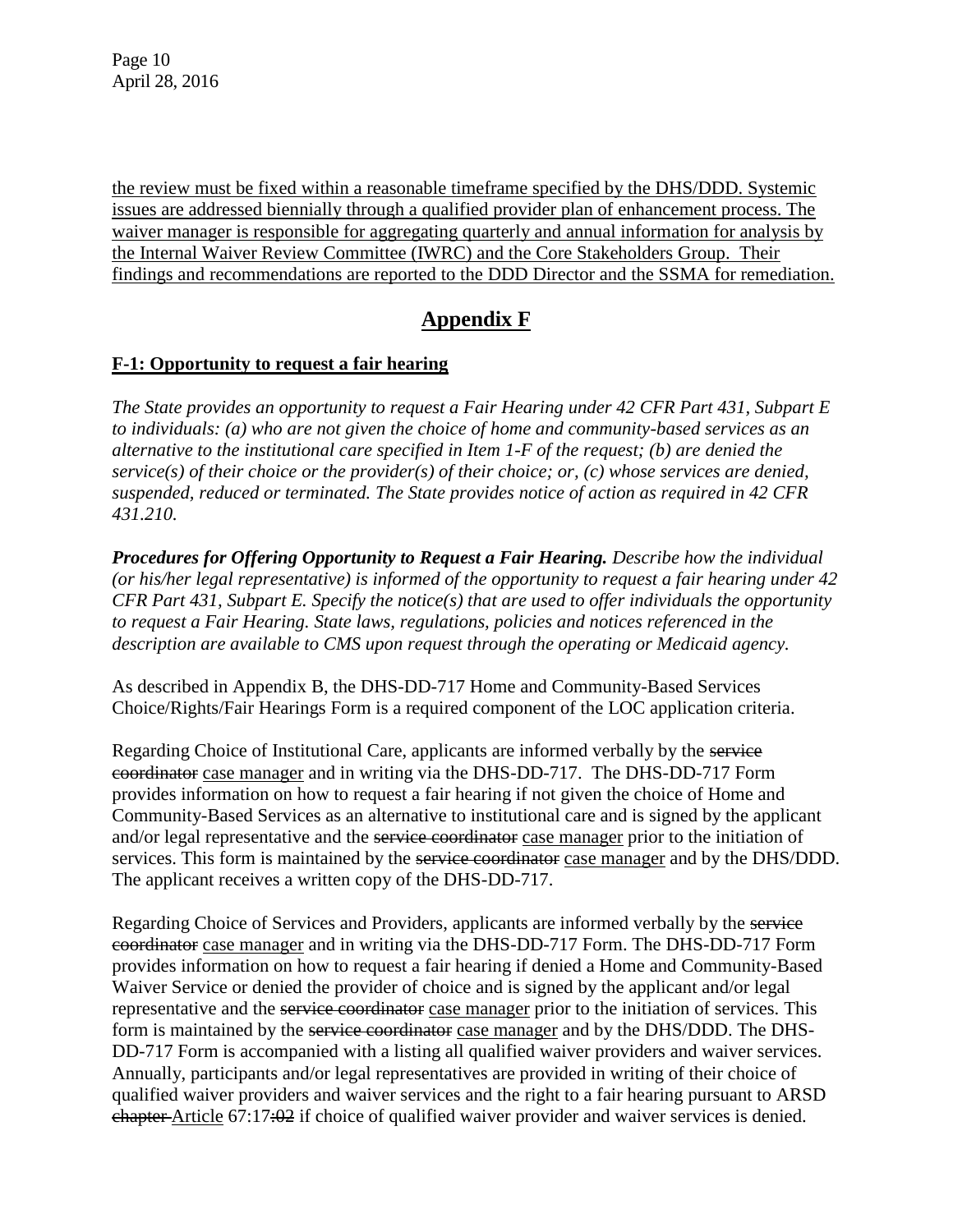Page 11 April 28, 2016

Regarding a Reduction or Termination of Services, documentation of the decision made by the participant, the participant's parent if the participant is under 18 years of age, or the participant's guardian if any, and the participant's team shall be included in the participant's file. Information about the fair hearing process must be provided at least ten days prior to the reduction of services when the reduction in services adversely affects the participant or the participant opposes the reduction in services. Information about the fair hearing process shall be provided to the participant, the participant's parent if the participant is under 18 years of age, or the participant's guardian if any at least 30 days prior to the termination of services pursuant to ARSD Article 46:11:03:03. The participant shall continue receiving services during the appeal process until a decision is reached after a hearing pursuant to SDCL Chapter 1-26 unless to do so would pose a danger to the participant or others, in which case the qualified provider shall make alternative arrangements for the participant approved by the DHS/DDD. Additionally, the DHS-DD-717 Form provides information on how to request a fair hearing if the waiver participant feels that any of his or her rights have been violated or not honored in any way.

Regarding Timely Application Processing, Denial, Termination, participants/applicants are informed in writing by DSS via the DSS-EA-266 Notice of Action of their right to a fair hearing. This form is maintained electronically by DSS and a paper copy is maintained by the DHS/DDD. A copy is also provided to the applicant/participant, the participant's guardian/rep, and the provider.

The CHOICES waiver has no provision for suspension of services. Waiver services continue pending a fair hearing decision.

## **F-3 b: Operational Responsibility**

## *Specify the State agency that is responsible for the operation of the grievance/complaint system:*

All qualified providers are required to maintain a grievance/complaint system as specified in ARSD Article 46:11:03:06 which contains minimum procedures for grievance. A participant may register a grievance directly to the DHS/DDD as the state agency responsible for the operation of the grievance/complaint system at any time. If a grievance is registered directly with the state, several state agencies, including the DSS Adult Services & Aging, the DSS Child Protection Services, and the SD Medicaid Fraud Control Unit within the SD Attorney General's Office work collaboratively with the DHS/DDD whenever the need arises. All participants who file a grievance are afforded due process pursuant to South Dakota Codified Law Chapter 1-26.

## **F-3 c: Description of System**

*Describe the grievance/complaint system, including: (a) the types of grievances/complaints that participants may register; (b) the process and timelines for addressing grievances/complaints; and, (c) the mechanisms that are used to resolve grievances/complaints. State laws, regulations, and policies referenced in the description are available to CMS upon request through the Medicaid agency or the operating agency (if applicable).*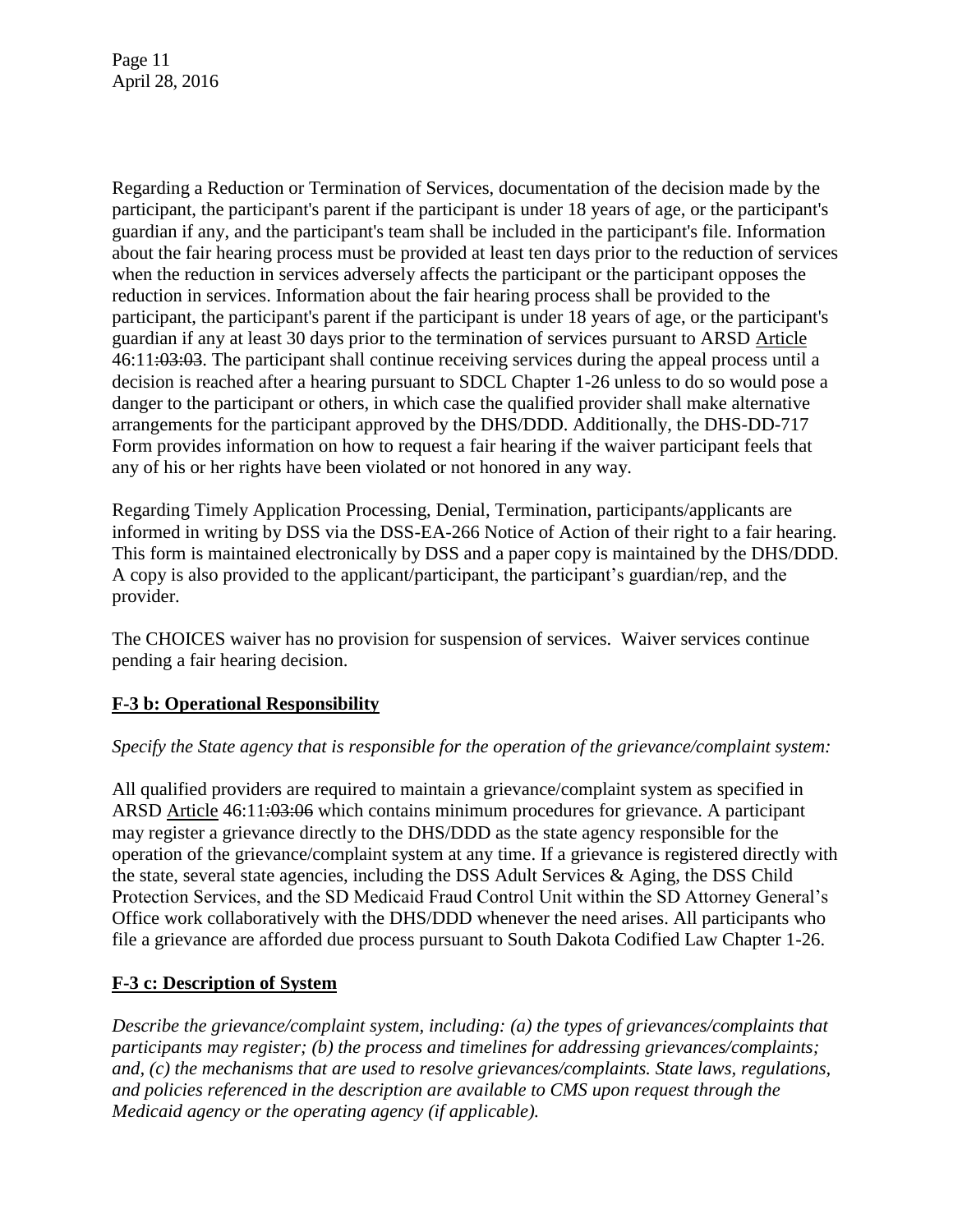Page 12 April 28, 2016

Each participant, the participant's parent if the participant is under 18 years of age, or the participant's guardian (also referred to in this section as the complainant) may register a grievance/complaint regarding any action or decision by the qualified provider which may adversely affect the provision of the participant's waiver services. Registering a grievance/complaint is not a prerequisite or substitute for a fair hearing.

Each qualified provider must have written grievance procedures pursuant to ARSD Article 46:11:03:06 approved by the DHS/DDD whereby a participant, a participant's parent if the participant is under 18 years of age, or a participant's guardian is informed at the time of application and annually thereafter of their right to appeal any decision or action by the qualified provider that affects the participant. The qualified provider may not process a grievance until a participant has the opportunity to obtain an advocate if so desired. Advocates may not represent a participant in a grievance procedure unless requested by that participant and with the participant present. The qualified provider must ensure that assistance is provided for those who do not understand the grievance procedure.

At any time, a grievance/complaint may be submitted in writing, via e-mail or verbally to the DHS/DDD. Qualified Providers are required to provide participants initially and annually with information on how to contact the DHS/DDD. Participants seeking to file a grievance/complaint shall receive priority attention of available DHS/DDD staff. The DHS/DDD staff receiving the grievance/complaint should gather adequate information to assess the immediate safety of the participant(s) involved in the grievance/complaint. If the grievance/complaint involves the alleged abuse, neglect, or exploitation (ANE) of a person with intellectual/developmental disabilities, the first duty of the DHS/DDD staff person receiving the complaint is to take reasonable actions to ensure the health and safety of the person. DHS/DDD staff must ensure that any suspected illegal activity is reported to law enforcement and other appropriate state agencies.

A DHS/DDD Program Specialist shall contact the complainant within one (1) working day of receipt of all grievances/complaints to acknowledge receipt of the complaint/grievance. The DHS/DDD Program Specialist will gather information necessary to review the complaint/grievance. Information sources include but are not limited to qualified provider policies, qualified provider staff, people supported, guardians, individual files, etc. If the grievance/complaint involves medical or health issues the review should include an evaluation of a DHS/DDD Program Specialist who is also a registered nurse. If the complaint/grievance involves an allegation of ANE or the immediate jeopardy of the health and safety of the participant, the DHS/DDD Program Specialist should immediately notify a DHS/DDD supervisor and take reasonable actions to ensure the health and safety of the participant. The DHS/DDD Program Specialist should utilize available/applicable resources such as DHS/DDD management and nursing staff, state/federal laws, statements from parties involved, the implementation of the investigation process, etc. to make a determination on the complaint. The DHS/DDD Program Specialist will summarize the complaint, determination and any follow-up actions/resolution regarding the complaint and provide to a DHS/DDD supervisor for approval. This information will be provided to the complainant within 14 working days of the receipt of the complaint. If applicable, the DHS/DDD Program Specialist shall monitor the qualified provider action plan. A log of the complaint, including the timeline, summary and resolution, will be provided to the DHS/DDD Director, the SSMA and the Internal Waiver Review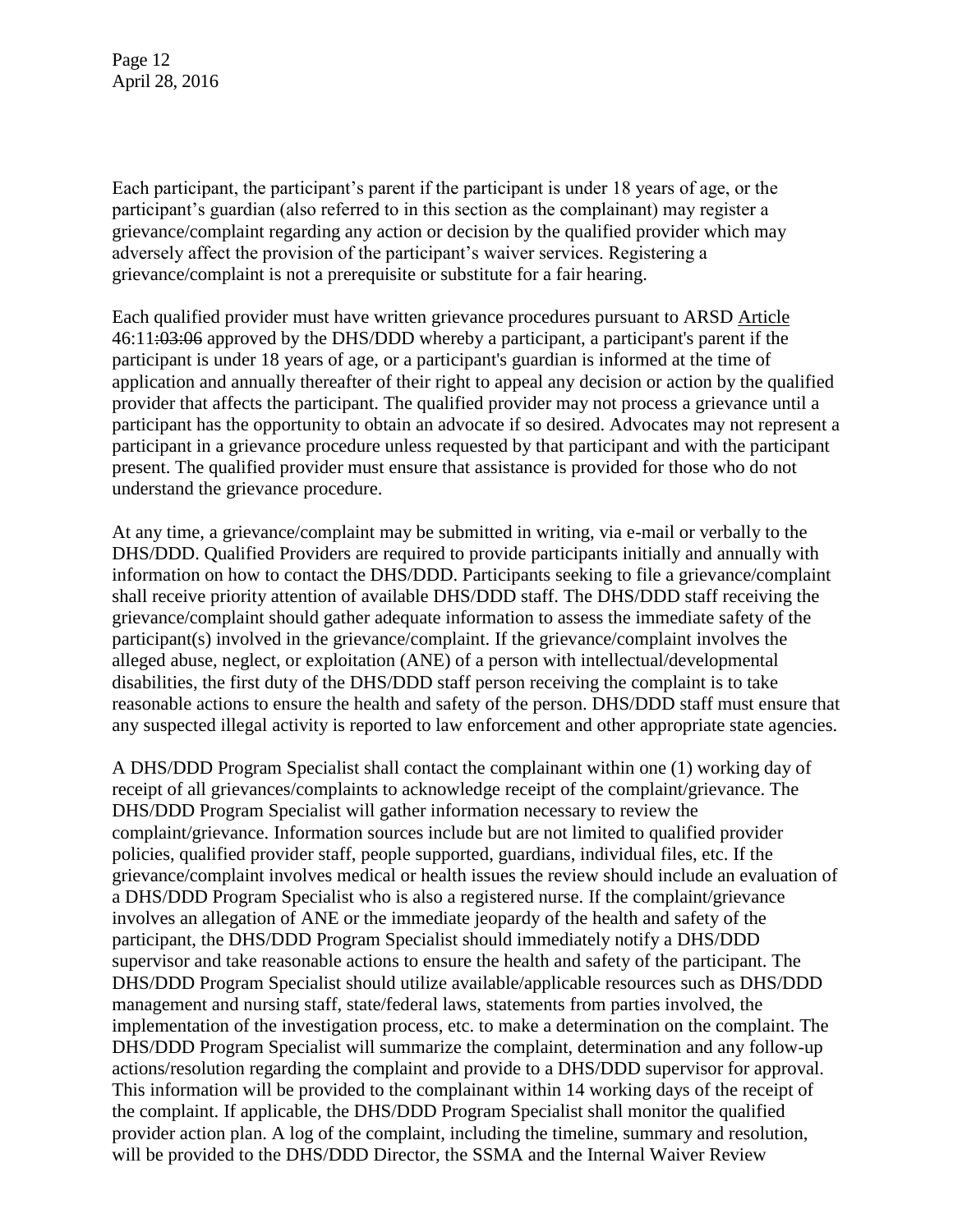Page 13 April 28, 2016

Committee for trend analysis. Throughout the process of registering any type of grievance/complaint, the participant, the participant's parent if the participant is under 18 years of age, or the participant's guardian may at any time request a fair hearing pursuant to SDCL Chapter 1-26.

# **Appendix G**

## **G-1 b: State Critical Event or Incident Reporting Requirements**

*Specify the types of critical events or incidents (including alleged abuse, neglect and exploitation) that the State requires to be reported for review and follow-up action by an appropriate authority, the individuals and/or entities that are required to report such events and incidents and the timelines for reporting. State laws, regulations, and policies that are referenced are available to CMS upon request through the Medicaid agency or the operating agency (if applicable).*

All qualified providers as required in ARSD Article 46:11:03:01 must have a policy on abuse, neglect and exploitation, approved by DHS/DDD which:

1) Defines abuse, neglect and exploitation pursuant to SDCL 22-46-1;

2) Requires report to DHS/DDD pursuant to ARSD Article 46:11:03:02;

3) Requires report to DSS pursuant to SDCL 22-46, 26-8A-3 to 26-8A-8, inclusive;

4) Includes a procedure for an internal investigation, including the issuance of the investigation findings to the DHS/DDD within 30 calendar days and if allegation is substantiated, distribution if investigation results to the participant, the participant's parent if under 18 years of age, or the guardian, if any;

5) Includes a procedure for remediation to ensure health and safety of participants;

6) Includes a procedure for disciplinary action to be taken if staff has engaged in abusive, neglectful, or exploitative activities;

7) Includes a procedure to inform the guardian, the parent if the participant is under 18 years of age, and the participant's advocate if any of the alleged incident or allegation and any information not otherwise prohibited by court order about any action taken within 24 hours after the incident or allegation, unless the person is accused of the alleged incident;

8) Includes a requirement, upon substantiating the incident, to document the actions to be implemented to reduce the likelihood of or prevent repeated incidents of abuse, neglect or exploitation; 9) Includes a procedure for training provided in an accessible format to the participant, the guardian if any, and family members as identified by the participant upon admission and annually thereafter on how to report to the qualified provider and DHS/DDD any allegation of abuse, neglect, or exploitation; and

10) Includes a requirement that retaliation against a whistle blower is forbidden pursuant to SDCL 27B-8-43.

The critical events or incidents that qualified providers are required by ARSD Article 46:11:03:02 to report to DHS/DDD for review and follow-up action by the appropriate authority are:

- 1. Deaths;
- 2. Life-threatening illnesses or injuries;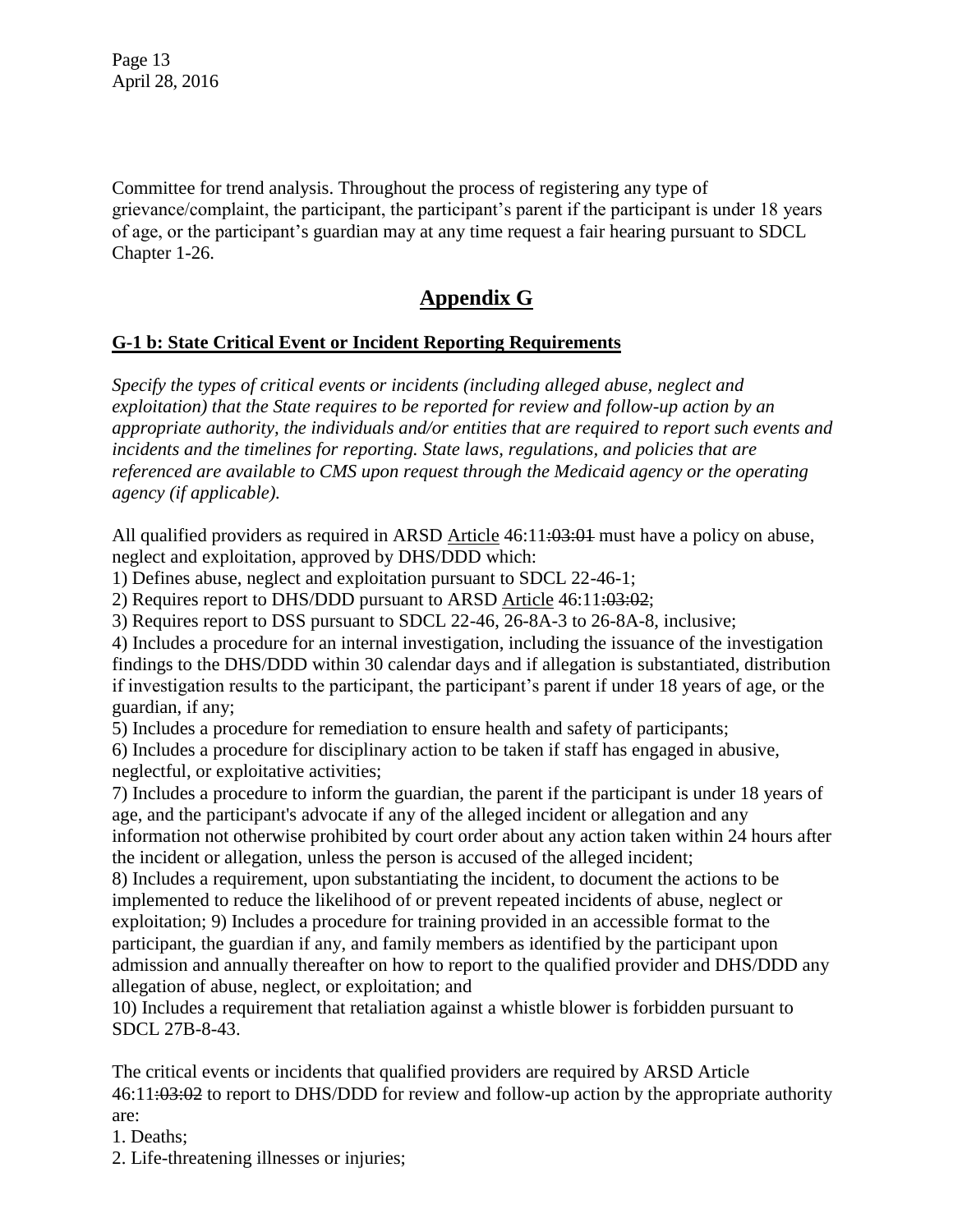Page 14 April 28, 2016

- 3. Alleged instances of abuse, neglect, or exploitations against or by any participant;
- 4. Changes in health or behavior that may jeopardize continued services;
- 5. Serious medication errors;
- 6. Illnesses or injuries that resulted from unsafe or unsanitary conditions;
- 7. Any illegal activity involving a participant that involves law enforcement;
- 8. Any use of physical, mechanical, or chemical intervention that is not part of an approved plan;
- 9. Any bruise or injury resulting from the use of a physical, mechanical or chemical intervention; and
- 10. Any diagnosed case of a reportable communicable disease involving a participant.

The qualified provider must provide verbal notice of any critical event or incident to the DHS/DDD no later than the end of the next working day from the time the qualified provider becomes aware of the incident. The qualified provider must submit a written critical incident report utilizing the DHS/DDD online reporting system within seven (7) calendar days after the verbal notice is made. The written report must contain a description of the incident, specifying what happened, when it happened and where it happened. The report must also include any action taken by the qualified provider necessary to ensure the participant's safety and the safety of others and any preventative measures taken by the qualified provider to reduce the likelihood of similar incidents occurring in the future. Further information relating to the incident not available when the initial written report was completed may be submitted in the form of a follow-up to the online report. The DHS/DDD may request further information or follow-up related to the critical event.

South Dakota Senate Bill 14 was introduced during the 2011 Legislative session. SB 14 was drafted in collaboration with and supported by the Department of Health, the Department of Human Services, AARP, the Advisory Council on Aging, the Council of Mental Health Centers, Association of Community Based Services, the South Dakota Association of Healthcare Organizations, South Dakota Health Care Association and the Network Against Family Violence & Sexual Assault. SB 14 entitled an Act to require the mandatory reporting of abuse or neglect of elderly or disabled adults. With its passing, SB 14 amended SDCL Chapter 22-46 to establish a mandatory reporting system for abuse and neglect of elders or adults with disabilities similar to the mandatory reporting process that exists for child abuse.

DHS/DDD conducts continuous and ongoing reviews of qualified providers to ensure compliance with ARSD Article 46:11:03:01 and 46:11:03:01. A report that identifies statewide information regarding critical incident reports is available at the DHS/DDD website: <http://dhs.sd.gov/dd/Division/publications.aspx>

## **G-1 c: Participant Training and Education**

*Describe how training and/or information is provided to participants (and/or families or legal representatives, as appropriate) concerning protections from abuse, neglect, and exploitation, including how participants (and/or families or legal representatives, as appropriate) can notify appropriate authorities or entities when the participant may have experienced abuse, neglect or exploitation.*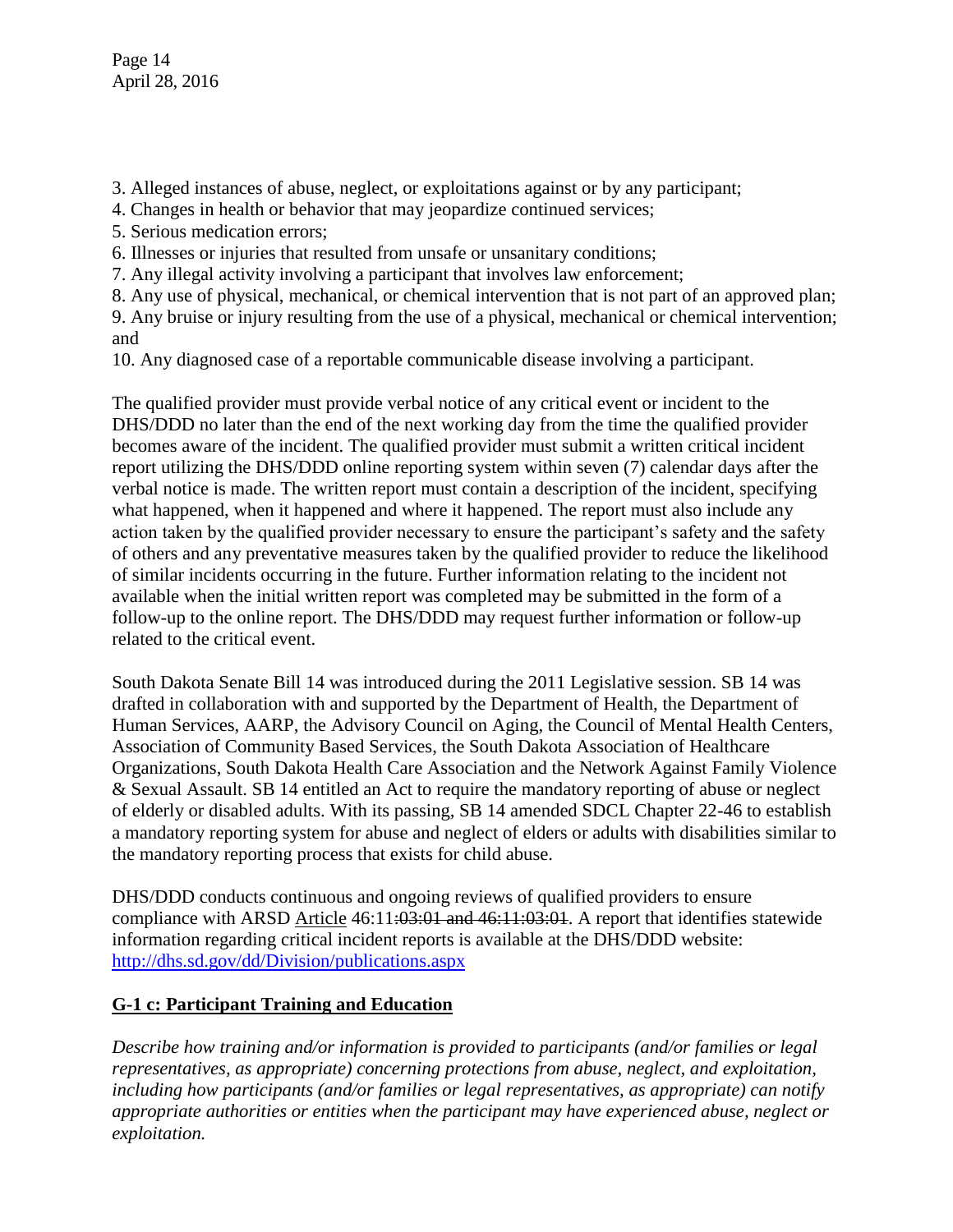Each qualified provider is required pursuant to ARSD Article  $46:11:03:04$  to provide each participant, any family members as identified by the participant, and the legal guardian if any with information or training in an accessible format regarding protection from abuse, neglect and exploitation which includes how to report incidents. This information will be provided at the time of admission and annually. The qualified provider must document the date, time, and content of this training. The DHS/DDD reviews this information for compliance of ARSD Article 46:11:03:01 during a representative random sample of review of participant records.

Each qualified provider is required to add the following statement to each participant's ISP that informs each participant/family/guardian/advocate how to contact the DHS/DDD if they have concerns or would like to self-report an incident. "I understand that if I have any questions, comments, or concerns about my services, I can contact a program specialist at the Division of Developmental Disabilities, c/o 500 East Capitol, Pierre, SD 57501. Toll free in SD: 1-800-265- 9684 or (605) 773-3438. Email info: http://dhs.sd.gov/dd/contactinfo.aspx "

## **G-1 d: Responsibility for Review of and Response to Critical Events or Incidents**

*Specify the entity (or entities) that receives reports of critical events or incidents specified in item G-1-a, the methods that are employed to evaluate such reports, and the processes and timeframes for responding to critical events or incidents, including conducting investigations.*

Upon receiving the verbal report of a critical event required by ARSD Article 46:11:03:02, the DHS/DDD Program Specialist will consult with the qualified provider to ensure the immediate safety of the participant and others; ensure appropriate notification to the guardian if any, parent if the participant is under 18 years of age, the DSS Child Protective Services, the DSS Adult Services and Aging, and/or law enforcement; and provide any other technical assistance appropriate for the situation.

Upon receiving the written report of a critical event required by ARSD Article  $46:11:03:02$ , the DHS/DDD Program Specialist will conduct a review of the report within two (2) working days if due to abuse, neglect, exploitation and death, or within five (5) working days if related to any other incident-type described in G-1a. to ensure appropriate reporting/notification as described above; if indicated by the MOU with the Attorney General, forward the report to the Medicaid Fraud Control Unit (MFCU); conduct follow up with collaborating state agencies as described above; assess the current situation to ensure the health, welfare and safety of the participant; assess the qualified provider's investigation of the incident; and conduct further review of the incident if determined that the qualified provider is not compliant with any provision of ARSD and wavier requirements. Any incident that involves alleged abuse, neglect or exploitation of a participant by a qualified provider staff person, is reported to MFCU for potential investigation and prosecution as appropriate.

The DHS/DDD conducts internal and external quality assurance reviews of all critical incidents. One hundred percent of incidents received by DHS/DDD are reviewed by a DHS/DDD Program Specialist and by a peer reviewer. The DHS/DDD Program Specialist assigned to the qualified provider receives the critical incident report and conducts the initial review. Peer reviewers review the critical incident reports that have not been submitted to them in the capacity as the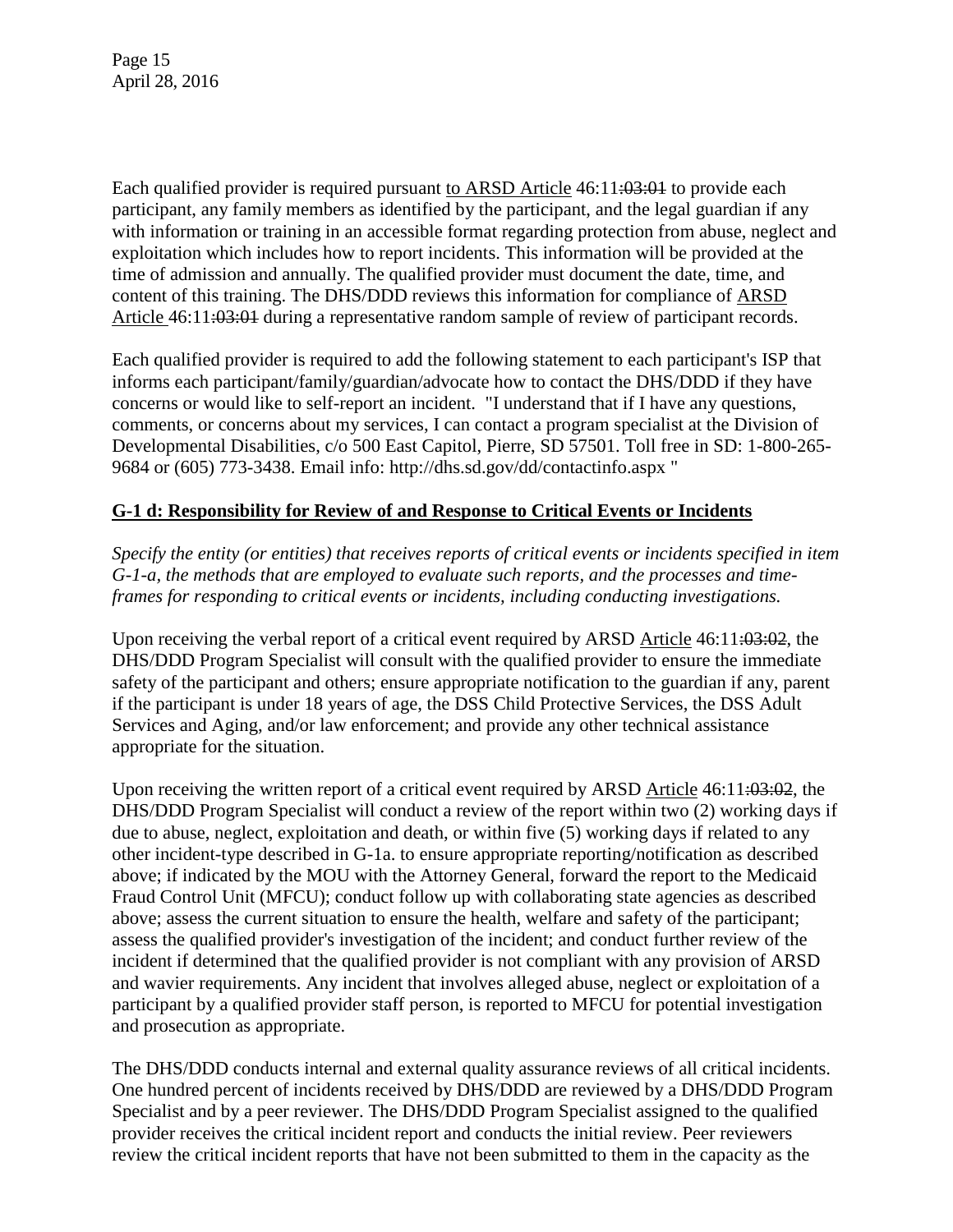Page 16 April 28, 2016

provider's assigned Program Specialist. Peer reviewers review each critical incident report to ensure that all reporting requirements were met and assess if appropriate follow-up was taken. Recommendations are provided to the provider's assigned Program Specialist as appropriate. The internal Critical Incident Review Committee (comprised of at least three Program Specialists, a DHS/DDD nurse and the Waiver Manager) reviews critical incident reports to identify potential provider trends and identify if DHS/DDD internal review timelines are not met. Recommendations are made to the appropriate Program Specialists for corrective action. The DHS/DDD also conducts a representative random sample of participant records to ensure reportable incidents not reported pursuant to ARSD Article 46:11:03:04 or reported incidents not in compliance of ARSD Article  $46:11:03:02$  are discovered and immediately remediated. This process is explained further in G-1-e.

For purposes of ensuring compliance with certification, the DHS/DDD may survey the qualified provider at any given time without prior notice pursuant to ARSD Article  $46:11:02:04$ . The DHS/DDD may impose probation, not to exceed one year, if a qualified provider has deficiencies which seriously affect the health, safety, welfare, or rights of a participant pursuant to ARSD Article 46:11:02:12. The qualified provider must complete, in a period approved by DHS/DDD, but not to exceed 1 year, a plan of corrective action approved by DHS/DDD pursuant to ARSD Article 46:11:02:13. All relevant parties are notified in writing of the results of an investigation within 15 days of the completion of an investigation.

A qualified provider's certification may be revoked pursuant to ARSD Article  $46:11:02:14$  on any of the following grounds:

1) Permitting, aiding, or abetting the commission of any unlawful act;

2) Engaging in any practices which seriously affects the health safety, welfare, rights, or habilitation of the participants;

3) Failure to comply with all licensing and other standards required by federal or state laws, rules, or regulations that result in practices which are detrimental to the welfare of the participants;

4) Falsifying information provided to the DHS/DDD for certification purposes; or

5) Failure to comply with a probationary plan of corrective action.

The Internal Waiver Review Committee is comprised of the each state waiver manager as well as representatives from the SSMA and the DHS Budget and Finance Office. The Core Stakeholders Group is comprised of participants, participant family members, qualified provider staff, nonprofit disability organizations, and other state agency staff. The Internal Waiver Review Committee and the Core Stakeholders will conduct an external review of critical incidents to identify trends and areas of concerns and provide recommendations to the DHS/DDD.

## **G-1 e: Responsibility for Oversight of Critical Incidents and Events**

*Identify the State agency (or agencies) responsible for overseeing the reporting of and response to critical incidents or events that affect waiver participants, how this oversight is conducted, and how frequently.*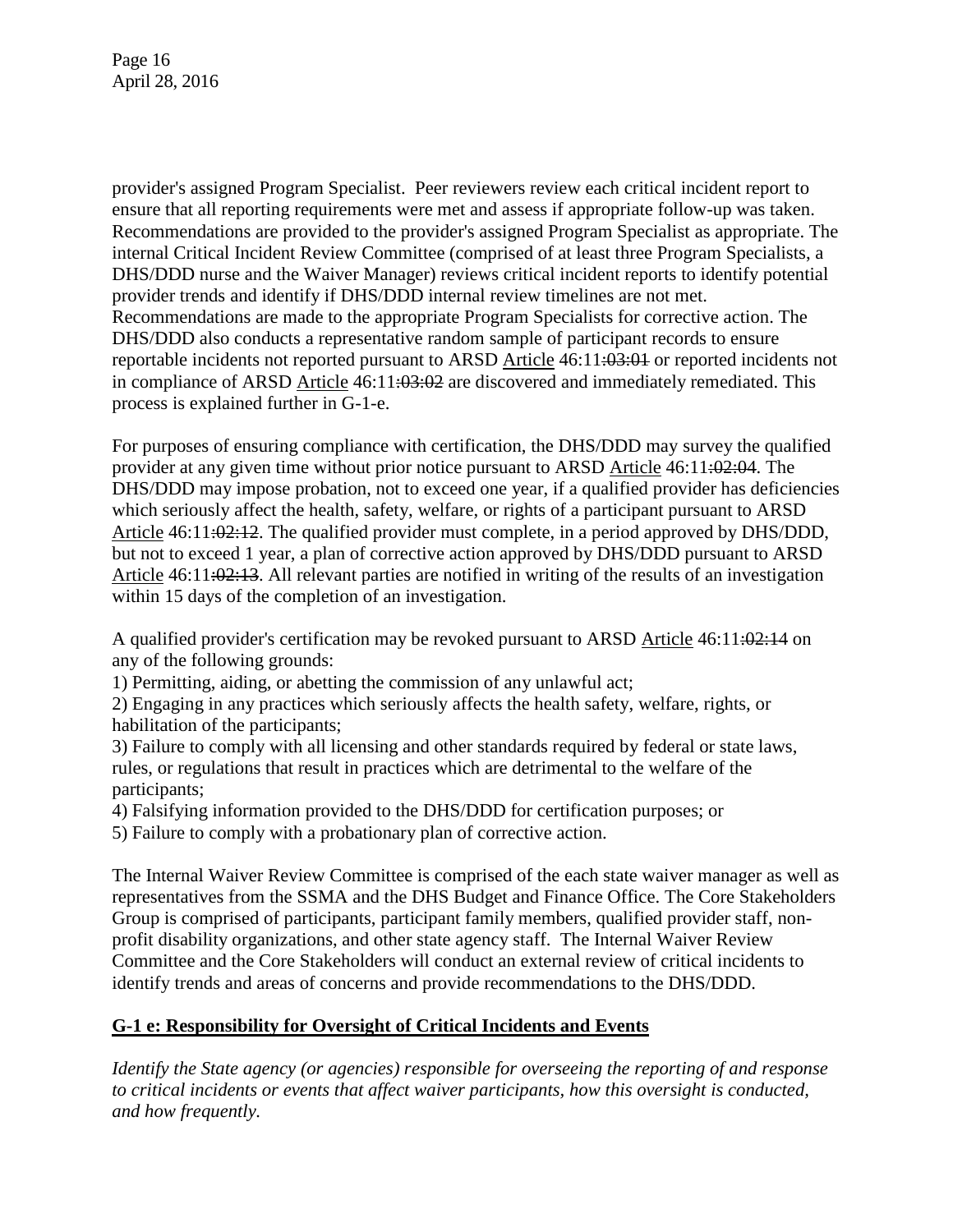Page 17 April 28, 2016

DHS/DDD conducts annual ARSD/HCBS participant record review that is a representative, random sample of all waiver participant service plans. The statistically valid sample size is based upon historical data from the previous annual ARSD/HCBS participant record review cycle. The sample size is derived by using a sample size calculator that takes into account the margin of error, the confidence level, the population size and the response distribution of previous review cycle results. This review process ensures that reportable incidents not reported pursuant to ARSD Article 46:11:03:01 or that reported incidents not in compliance of ARSD Article 46:11:03:02 are discovered and remediated. Any discovery of noncompliance in these areas will result in the qualified provider creating and submitting a Plan of Enhancement to the DHS/DDD for review, approval and continued monitoring.

The internal Critical Incident Review Committee compiles and analyzes aggregate data from the CIR reporting process to identify red flags for further follow up and trends that may indicate training needs and/or service enhancements on a quarterly basis. Quarterly data is presented to the Internal Waiver Review Committee and the Core Stakeholders Group to provide oversight of critical incidents received by DHS/DDD and work with DHS/DDD to identify how this oversight is conducted to be beneficial to participants, providers and DHS/DDD. An annual report of critical incidents statewide is provided to qualified providers and stakeholders and is placed on the DHS/DDD website.

All qualified providers must meet the certification requirements set forth in ARSD 46:11. DHS notifies the SSMA when and why a provider is placed on probation, when a provider satisfactorily completes a probationary plan of corrective action and/or when and why a provider's certification is revoked.

## **G-2 ai: Safeguards concerning restraints and restrictive interventions**

*Safeguards Concerning the Use of Restraints. Specify the safeguards that the State has established concerning the use of each type of restraint (i.e., personal restraints, drugs used as restraints, mechanical restraints). State laws, regulations, and policies that are referenced are available to CMS upon request through the Medicaid agency or the operating agency (if applicable).* 

The use of restraints may be applied only if a person with an intellectual/developmental disability exhibits destructive behavior and if alternative techniques including positive behavior support techniques have failed.

South Dakota Codified Law 27B-8-50 Aversive behavioral techniques --Findings. The Legislature hereby finds that:

1) Research does not support the long-term efficacy of aversive behavioral intervention;

2) The use of aversive or abusive treatment raises disturbing legal and ethical issues, and may well deprive the recipient of constitutional or statutory rights and be outside the ethical guidelines imposed upon the treatment professional;

3) Any person with a disability has the same right to be treated with dignity and respect as any other citizen; and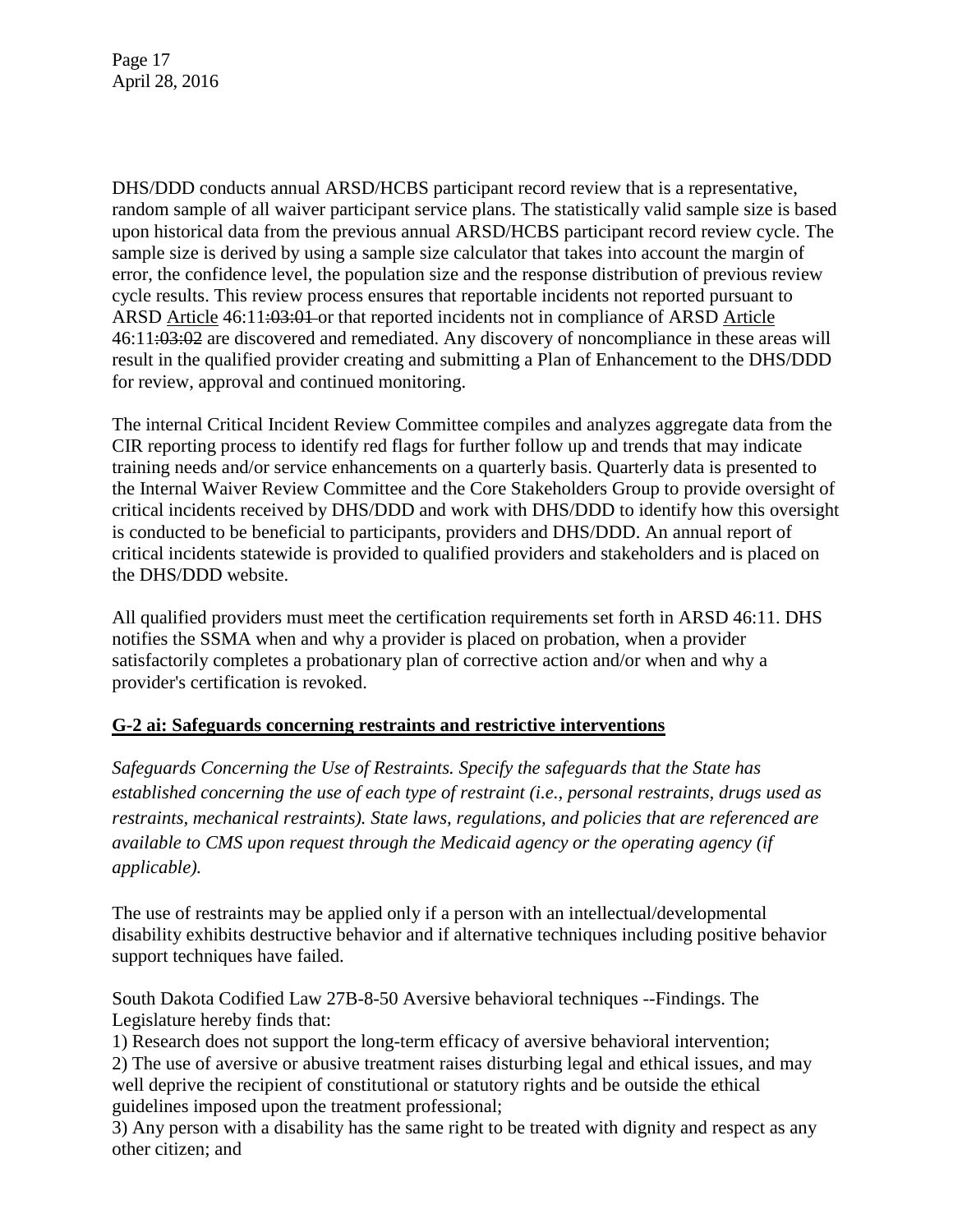Page 18 April 28, 2016

4) The use of aversive and abusive treatments on any person with a disability diminishes the dignity and humanity of the treatment professional and the person with a disability. The South Dakota Legislature opposes any treatment or practice which violates the right to freedom from harm. The South Dakota Legislature promotes activities that lead to implementation and dissemination of positive intervention alternatives.

The use of aversive intervention techniques is prohibited. No person may use aversive intervention techniques on a person with an intellectual/developmental disability. The rights of any person with an intellectual/developmental disability receiving services may only be restricted as a result of due process in accordance with statute and the rules of the South Dakota Department of Human Services. The rights of any person with an intellectual/developmental disability may be suspended to protect that person from endangering self or others. In order to provide specific services or supports to the person with an intellectual/developmental disability, such rights may be suspended only by due process that will promote the least restriction on the person's rights.

The use of any highly restrictive procedures, including restraints and time-out, shall be described in written behavior support plans. Use of restraints shall be applied only in an emergency if alternative techniques have failed. Physical restraint intended to restrict the movement or normal functioning of a portion of a person's body through direct contact by staff, shall be employed only if necessary to protect the person with an intellectual/developmental disability from immediate injury to self or others. No physical restraint may be employed as punishment, for the convenience of staff, or as a substitute for a program of services and supports. Physical restraint shall be applied only after alternative techniques have failed and only if such restraint is imposed in the least possible restriction consistent with its purpose. Mechanical restraint using mechanical devices intended to restrict the movement or normal functioning of a portion of a person's body is subject to special review and oversight, as defined in rules promulgated pursuant to South Dakota Codified Law Chapter 1-26. Any mechanical restraint shall be designed and used so as not to cause physical injury to the person with an intellectual/developmental disability and so as to cause the least possible discomfort. No chemical restraint and medication may be used excessively, as punishment, for the convenience of staff, as a substitute for a program, or in quantities that interfere with a person's developmental program.

In accordance with statute and the rules promulgated pursuant to SDCL Chapter 1-26, due process shall be assured pursuant to SDCL § 27B-8-52 for the use of physical, mechanical, or chemical restraints, including their use in an emergency or on a continuing basis.

A behavior support plan is designed to increase the participant's socially adaptive behaviors and to modify the participant's maladaptive or challenging behaviors. The outcome is to replace maladaptive or challenging behaviors with behaviors and skills that are adaptive and socially productive. A behavior support plan shall use, develop, and promote positive, respectful approaches for teaching in every aspect of life. Behavior support plans may only be implemented following the completion of a comprehensive functional analysis if alternative nonrestrictive procedures have been proven to be ineffective, and only with the informed consent of the person with an intellectual/developmental disability, if eighteen years of age or over and capable of giving informed consent, or the person's parent or legal guardian. Behavior support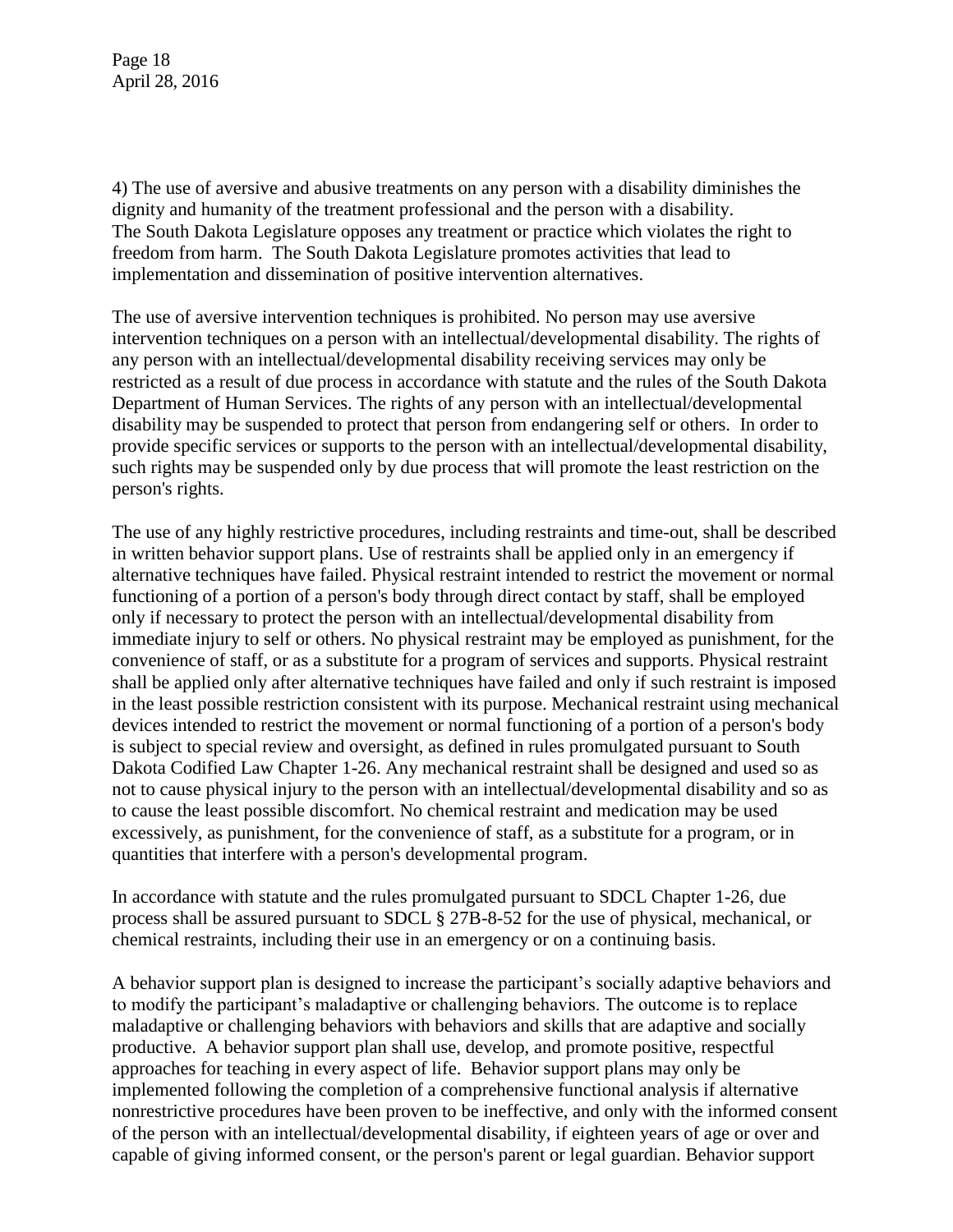Page 19 April 28, 2016

plans shall be developed in conjunction with the interdisciplinary team and implemented in accordance with South Dakota Codified Law § 27B-8-52.

Time-out rooms used for separating a person with an intellectual/developmental disability from other persons receiving services and group activities may be employed only under close and direct staff supervision and only as a technique in behavior support plans. No time-out room may be used in an emergency situation. Behavior support plans utilizing a time-out procedure may be implemented only if it incorporates a positive approach designed to result in the acquisition of appropriate behavior.

Each qualified provider of direct HCB services must have a human rights committee or participate in a multiagency committee pursuant to ARSD Article 46:11:05:13 which ensures that each participant's rights are supported. The committee's membership is appointed and selected by the qualified provider and its composition must meet the following criteria:

(1) Committee membership must include at least one participant or a participant's representative;

(2) At least one-third of the committee's members may not be affiliated with the qualified provider; and

(3) At least one member of the committee must have training or experience with issues and decisions regarding human rights.

The human rights committee must use the following procedures:

(1) Review and approve or disapprove all behavior support plans which use any of the highly restrictive procedures listed in § 46:11:05:06. The review must ensure the opportunity for the informed consent of and participation by the participant, the participant's parent, if the participant is under 18 years of age, or the participant's guardian, if any, or advocate in the development of highly restrictive supports;

(2) Review and approve or disapprove at least every six months all behavior support plans which use any of the highly restrictive procedures listed in § 46:11:05:06;

(3) Review each participant's restrictions of rights and restoration plan;

(4) Review and approve the qualified provider's policies, procedures, and practices in limiting rights of participants; and

(5) Provide the committee with training in individual rights, disability awareness, and the qualified provider's philosophy and mission.

Each qualified provider of direct HCB services must have policies approved by the DHS/DDD addressing the use of highly restrictive procedures. Such procedures include physical or chemical intervention, medications to manage behavior, time-out rooms, or other techniques with similar degrees of restriction or intrusion. The policy shall include:

(1) Procedures to ensure compliance with SDCL 27B-8-51, 27B-8-52, 27B-8-54, and 27B-8-55;

(2) A description of the ISP team's process including plan development, identifying the most appropriate restrictive procedure for the participant's needs and restoration plan, and consent by the participant, or the participant parent, if the participant is under 18 years of age, or the participant's guardian, if any;

(3) Procedures for review, approval, and right to appeal, the highly restrictive procedures by the participant, or the participant's parent, if the participant is under 18 years of age, or the participant's guardian, if any;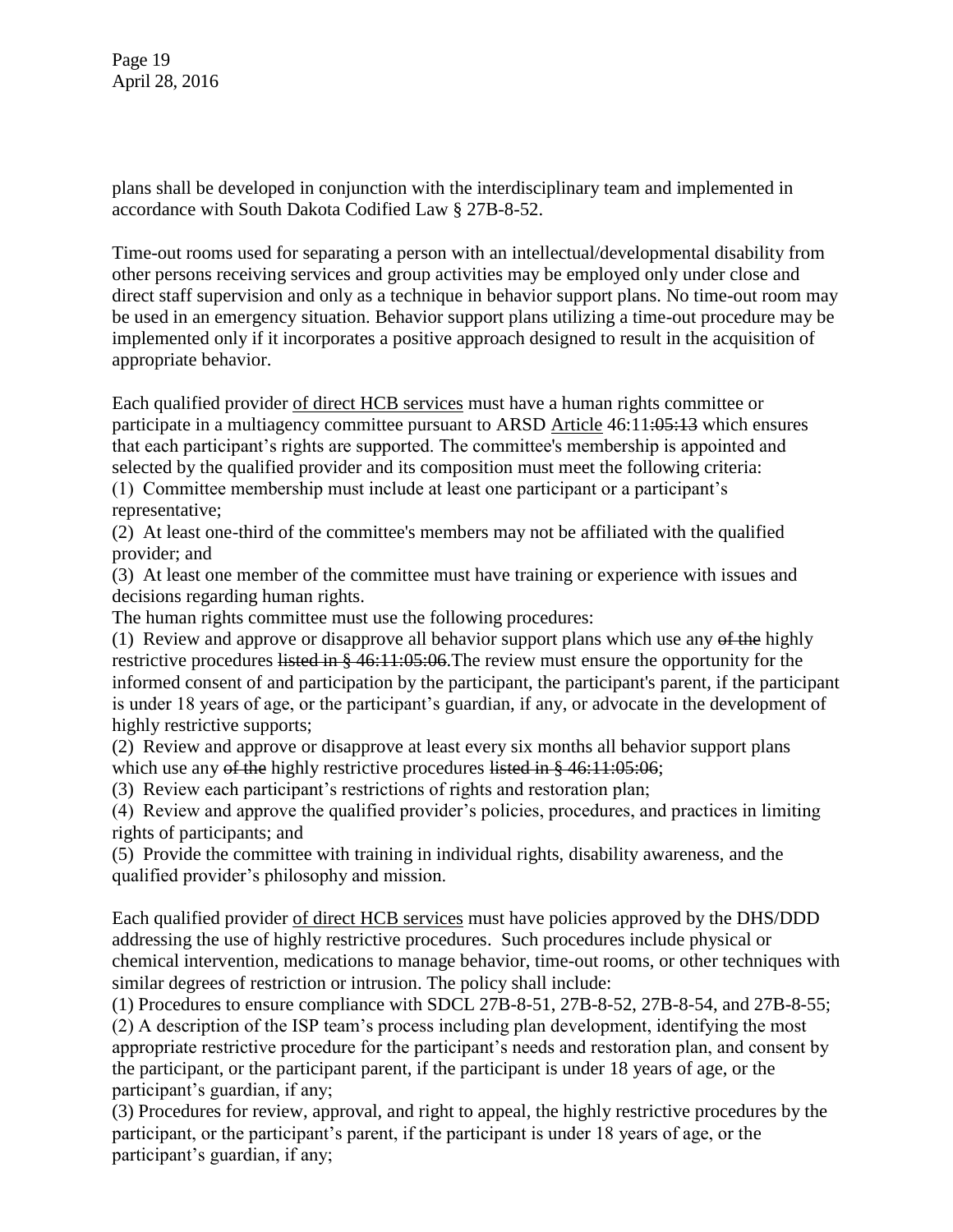(4) A review and approval by the human rights committee and behavior support committee prior to implementation and at least every six months thereafter;

(5) A description of circumstances under which a time-out room may be used, the maximum time it may be used, and the procedures to be followed;

(6) A requirement that the participant's plan include timelines for notifying the participant's parent, if the participant is under 18 years of age, or the guardian, if any, when highly restrictive procedures are used;

(7) A requirement to address emergency rights restrictions pursuant to ARSD §46:11:03:08, including time-lines of team meetings and review by the human rights committee and the behavior support committee; and

(8) Procedures to ensure regular oversight of implementation and staff training.

Each qualified provider of direct HCB services must have a behavior support committee pursuant to ARSD Article 46:11:05:12, that is appointed and selected by the qualified provider, which reviews the technical adequacy of and approves all behavior support plans which use any of the highly restrictive procedures listed in § 46:11:05:06.

The behavior support committee must be composed of a person with experience or training regarding behavior support and a physician, pharmacist, or other professional qualified to evaluate proposals for the use of medications to manage behavior. The behavior support committee must be provided with training in the effectiveness of behavior support techniques, the qualified provider's mission and philosophy, behavior changing medication, and disability awareness.

## The participant's case manager will review and approve all rights restrictions.

ARSD Article 46:11:05:07-refers to a A time-out room as an enclosed area in which the participant is placed contingent upon the exhibition of a maladaptive behavior, in which reinforcement is not available and from which egress is denied until appropriate behavior is exhibited. A time-out room may only be used under continuous observation of the participant by a qualified provider staff, may not be locked with a key, and must allow for immediate staff entry. A time-out room may only be used as part of a behavior support plan approved by both the qualified provider's human rights and behavior support committees. A time-out room may not be used in a punitive fashion. Each use of the time-out room may not exceed 15 minutes. If after 15 minutes, the participant continues to exhibit a maladaptive behavior that poses a threat to the participant or others, the use of the time-out room may continue for another 15 minutes. The maximum amount of time a participant may be in the time-out room shall not exceed one continuous hour. The CSP shall document any use of the time-out room.

The individual service plan of a consumer who exhibits maladaptive behavior must include provisions to teach the consumer the circumstances, if any, under which the behavior can be exhibited adaptively; to teach the consumer how to channel the behavior into similar but adaptive expressions; or to replace the behavior with behavior that is adaptive.

## **G-2 aii: State oversight responsibility**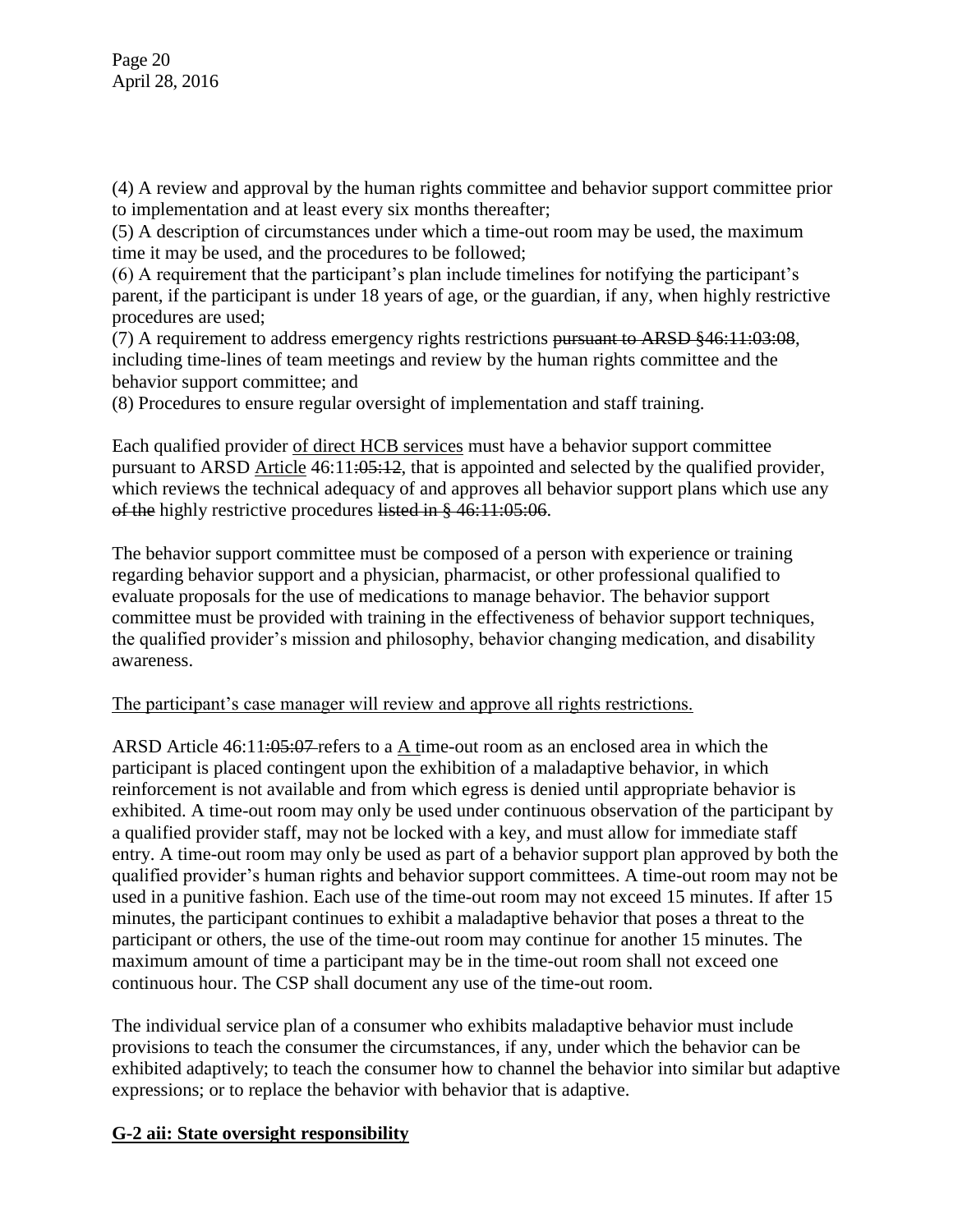Page 21 April 28, 2016

*Specify the State agency (or agencies) responsible for overseeing the use of restraints and ensuring that State safeguards concerning their use are followed and how such oversight is conducted and its frequency:* 

The DHS/DDD is responsible for general oversight and monitoring the use of highly restrictive procedures, including restraints and time-out, used by qualified providers of direct HCB services. DHS/DDD will review the use of highly restrictive procedures through an ARSD/HCBS quality assurance review of the qualified provider's policies specified in  $\S$  46:11:05:06. Biennially the DHS/DDD will review the implementation of the requirements specified in ARSD Article 46:11:05:12 regarding the qualified provider's Behavior Support Committee, and Human Rights Committee composition, § 46:11:05:14 Human Rights Committee – Procedures and procedures. The DHS/DDD will conduct a review of a representative random sample of participant files which shall include a review of any restraint procedure and behavior support plan used by the qualified provider.

The DHS/DDD prohibits the use of seclusion.

The DHS/DDD also completes internal investigations upon receipt of a concern or complaint from participants, family members, guardians, and/or community members regarding highly restrictive procedures.

DHS/DDD's incident reporting database will also be used to identify any unauthorized use, over use or inappropriate use of highly restrictive procedures and follow-up will occur as appropriate.

If applicable, the DHS/DDD will collaborate with other state agencies, such as the Department of Social Services Child Protection Agency, the Department of Social Services Division of Adult Services & Aging, or the Attorney General's Medicaid Fraud Control Unit, to investigate the use of highly restrictive procedures that are not, or suspected to not be, in compliance with due process and the requirements specified in South Dakota Codified Law or Administrative Rules of South Dakota.

## **G-2 bi: Safeguards Concerning the Use of Restrictive Interventions**

*Specify the safeguards that the State has in effect concerning the use of interventions that restrict participant movement, participant access to other individuals, locations or activities, restrict participant rights or employ aversive methods (not including restraints or seclusion) to modify behavior. State laws, regulations, and policies referenced in the specification are available to CMS upon request through the Medicaid agency or the operating agency.*

Unless modified by court order, a person with an intellectual/developmental disability has the same legal rights and responsibilities guaranteed to all other persons under the federal and state constitutions and federal and state laws. No person with an intellectual/developmental disability may be required to perform any act or is subject to any procedure which is contrary to the person's religious beliefs, and each person has the right to practice personal religious beliefs and to be accorded the opportunity for religious worship. No person may be coerced into engaging in or refraining from any religious activity, practice, or belief. Any person with an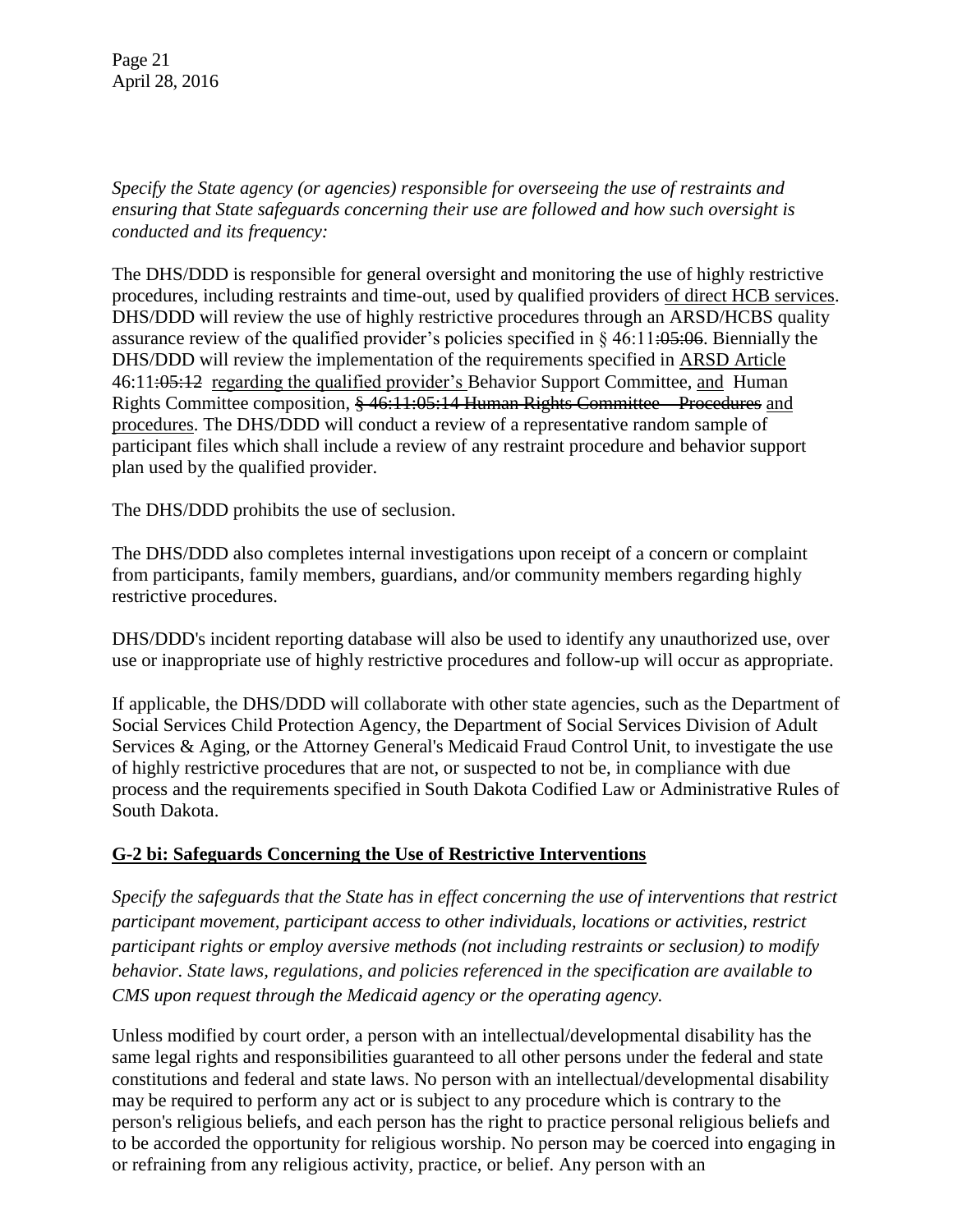Page 22 April 28, 2016

intellectual/developmental disability has the right to receive publicly supported educational services in accordance with federal and state education laws. Any person with an intellectual/developmental disability has the right to access to appropriate dental and medical care and treatment for any physical ailments and for the prevention of illness or disability. Surgery and any other medical procedures may be performed without consent or court order only if the life of the person with an intellectual/developmental disability is threatened and there is not time to obtain consent or a court order. Documentation of the necessity for the surgery shall be entered into the record of the person as soon as practicable. No person with an intellectual/developmental disability is subject to any experimental research or hazardous treatment procedures without the consent of:

(1) The person with an intellectual/developmental disability, if eighteen years of age or over and capable of giving informed consent. If any person's capacity to give informed consent is challenged, the person, a qualified intellectual disability professional, physician, or interested person may file a petition with the court to determine competency to give consent;

(2) The guardian of the person with an intellectual/developmental disability, if the guardian is legally empowered to execute such consent; or

(3) The parent or guardian of the person with an intellectual/developmental disability, if the person with an intellectual/developmental disability is less than eighteen years of age.

No person with an intellectual/developmental disability who is subject to an order of guardianship may be subjected to experimental research or hazardous treatment procedures without prior authorization of the circuit court.

The receipt of services and supports pursuant SDCL Chapter 27B-8 does not operate to deprive any person with an intellectual/developmental disability of any other rights, benefits, or privileges, does not cause the person with an intellectual/developmental disability to be declared legally incompetent, and may not be construed to interfere with the rights and privileges of parents or guardians regarding the minor child. No agency, community service provider, facility, school, or person who receives public funds and provides services to persons with intellectual/developmental disabilities may engage in the following practices:

(1) Corporal punishment--physical or verbal abuse, such as shaking, screaming, swearing, name calling, or any other activity that would be damaging to a person's physical well-being or selfrespect; and

(2) Denial of food--preventing a person from having access to a nutritionally adequate diet as a means of modifying behavior. Persons enrolled in residential programs or living units are expected to partake in meals at a predetermined scheduled time.

Any person with an intellectual/developmental disability receiving services has the right to:

(1) Communicate freely and privately with others of the person's own choosing;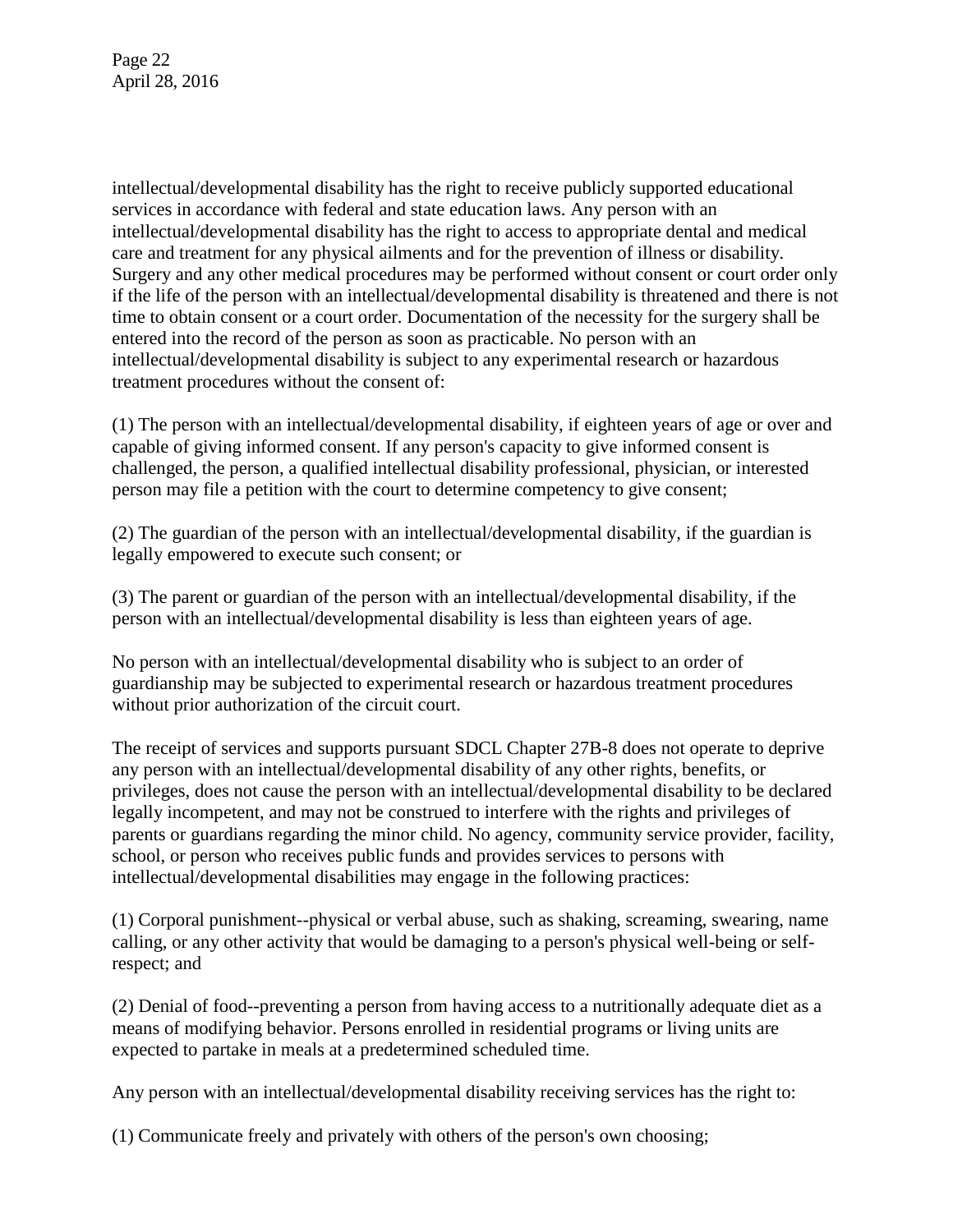(2) Receive and send sealed, unopened correspondence. No person's incoming or outgoing correspondence shall be opened, delayed, held, or censored by any person;

(3) Receive and send packages. No person's outgoing packages may be opened, delayed, held, or censored by any person;

(4) Reasonable access to telephones, both to make and to receive calls in privacy, and reasonable and frequent opportunities to meet with visitors; and

(5) Suitable opportunities for interaction with others of the person's own choosing.

No person may use aversive intervention techniques on a person with an intellectual/developmental disability. The rights of any person with an intellectual/developmental disability receiving services may only be restricted as a result of due process in accordance with statute and the rules of the Department of Human Services. The rights of any person with an intellectual/developmental disability as specified in this chapter may be suspended to protect that person from endangering self or others. In order to provide specific services or supports to the person with an intellectual/developmental disability, such rights may be suspended only by due process that will promote the least restriction on the person's rights.

Pursuant to ARSD Article  $46:11:03:08$  the rights of the participant may only be restricted to protect the consumer from endangering self or others or to provide specific services or supports as provided in SDCL 27B-8-52. Any restriction of rights shall promote the least restrictive alternative appropriate to meet the needs of the participant. Prior to restricting a participant's rights, the qualified provider shall require the participant, the participant's ISP team the participant's parent, if the participant is under 18 years of age or the participant's guardian, to review and approve each restriction. The qualified provider's human rights committee shall act as an impartial party to review and approve or deny each restriction prior to implementation and at least annually thereafter. If the participant displays behavior that endangers self or others and requires an emergency rights restriction, the qualified provider shall notify the human rights committee and the participant's parent if the participant is under 18 years of age or the legal guardian within 24 hours of implementation of the restriction.

The participant's case manager will review and approve restrictions approved by the Human Rights Committee.

The human rights committee must use the following procedures:

(1) Review and approve or disapprove all behavior support plans which use any  $\theta f$  the highly restrictive procedures listed in § 46:11:05:06. The review must ensure the opportunity for the informed consent of and participation by the participant, the participant's parent, if the participant is under 18 years of age, or the participant's guardian, if any, or advocate in the development of highly restrictive supports;

(2) Review and approve or disapprove at least every six months all behavior support plans which use any of the highly restrictive procedures listed in § 46:11:05:06;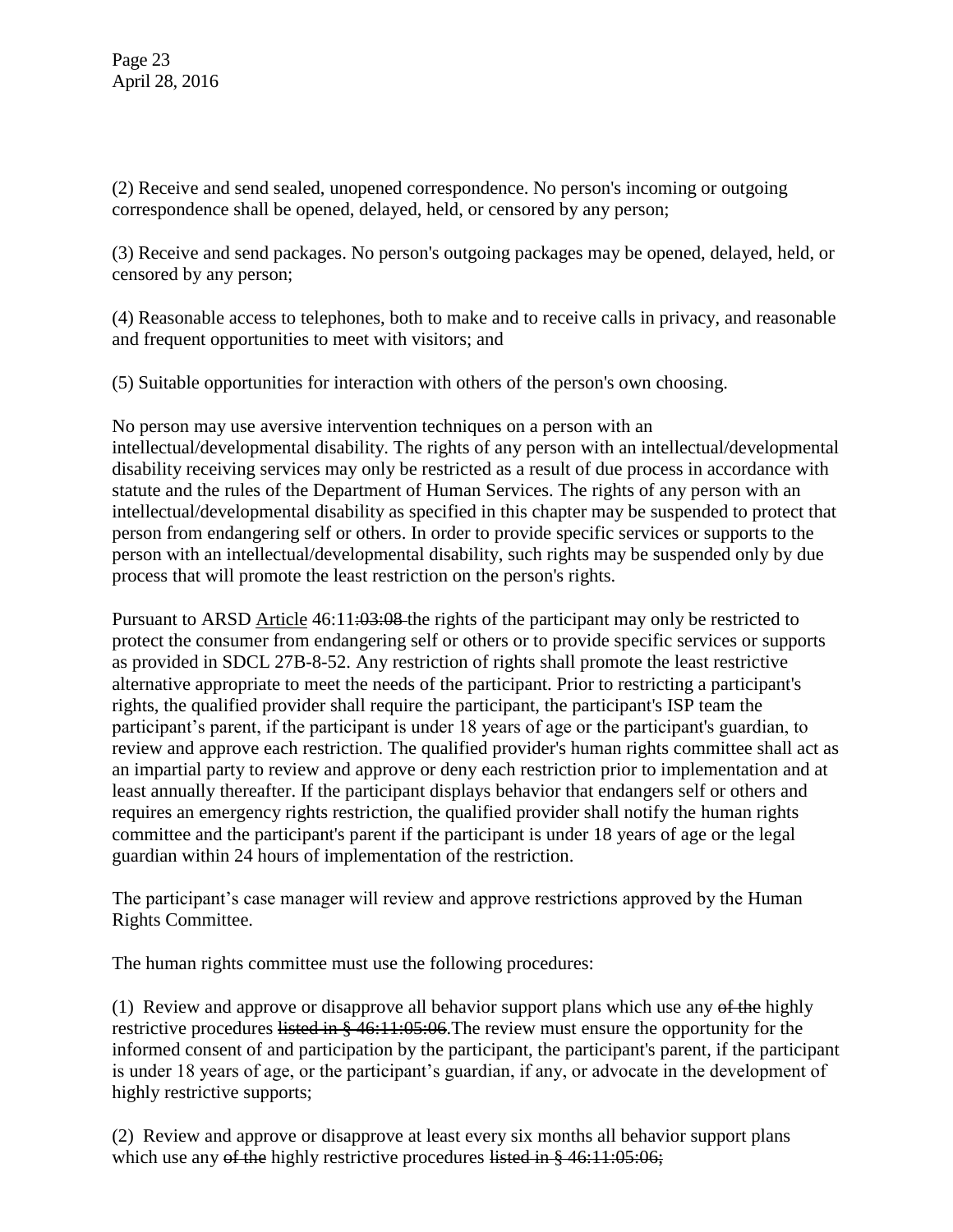(3) Review each participant's restrictions of rights and restoration plan;

(4) Review and approve the qualified provider's policies, procedures, and practices in limiting rights of participants; and

(5) Provide the committee with training in individual rights, disability awareness, and the qualified provider's philosophy and mission.

# **Appendix I**

## **I-2 a: Rate Determination Methods**

*In two pages or less, describe the methods that are employed to establish provider payment rates for waiver services and the entity or entities that are responsible for rate determination. Indicate any opportunity for public comment in the process. If different methods are employed for various types of services, the description may group services for which the same method is employed. State laws, regulations, and policies referenced in the description are available upon request to CMS through the Medicaid agency or the operating agency (if applicable).*

In a format prescribed by DHS, qualified providers submit a cost report (Statement of Expenses & Revenues) within their required annual independent audit. The cost report format prescribes the listing of accounts with actual and allocated costs for each service center.

Qualified providers must complete submit an annual ICAP (The Inventory for Client and Agency Planning is a standardized tool that assesses an individual's adaptive skills and maladaptive behaviors) for each person they support provide direct HCB services. Qualified provider staff Case managers completing ICAPs are trained by DHS/DDD staff utilizing supplemental guidelines developed by DHS/DDD in conjunction with agency representatives. DHS/DDD staff reviews a sample of completed ICAPs from each qualified provider. The sample is weighted in that it targets people with significant changes or qualified provider trends that identify potential issues. That sample is broadened if the qualified provider does not meet established standards. This audit process is completed prior to rate calculation so issues/problems are corrected prior to payments being made.

Qualified Providers utilize an internet based information system (Service Record) to identify the services provided to each person. The Service Records are audited onsite, as described in the Quality Improvement section of this appendix, by DHS fiscal staff to ensure that people are receiving the services reported on the Service Record.

Activity Logging (time study) Data is gathered in anticipation of creating a new Individual Resource Allocation (IRA) model. Qualified Providers utilize an internet based application to submit activity logging information that reports the number of units of each service provided to each waiver participant. This information is gathered for a statistically representative time period. The internet application has on-line edits that prevents errors. Summary edits also identify potential issues that prompt providers to review information prior to submission.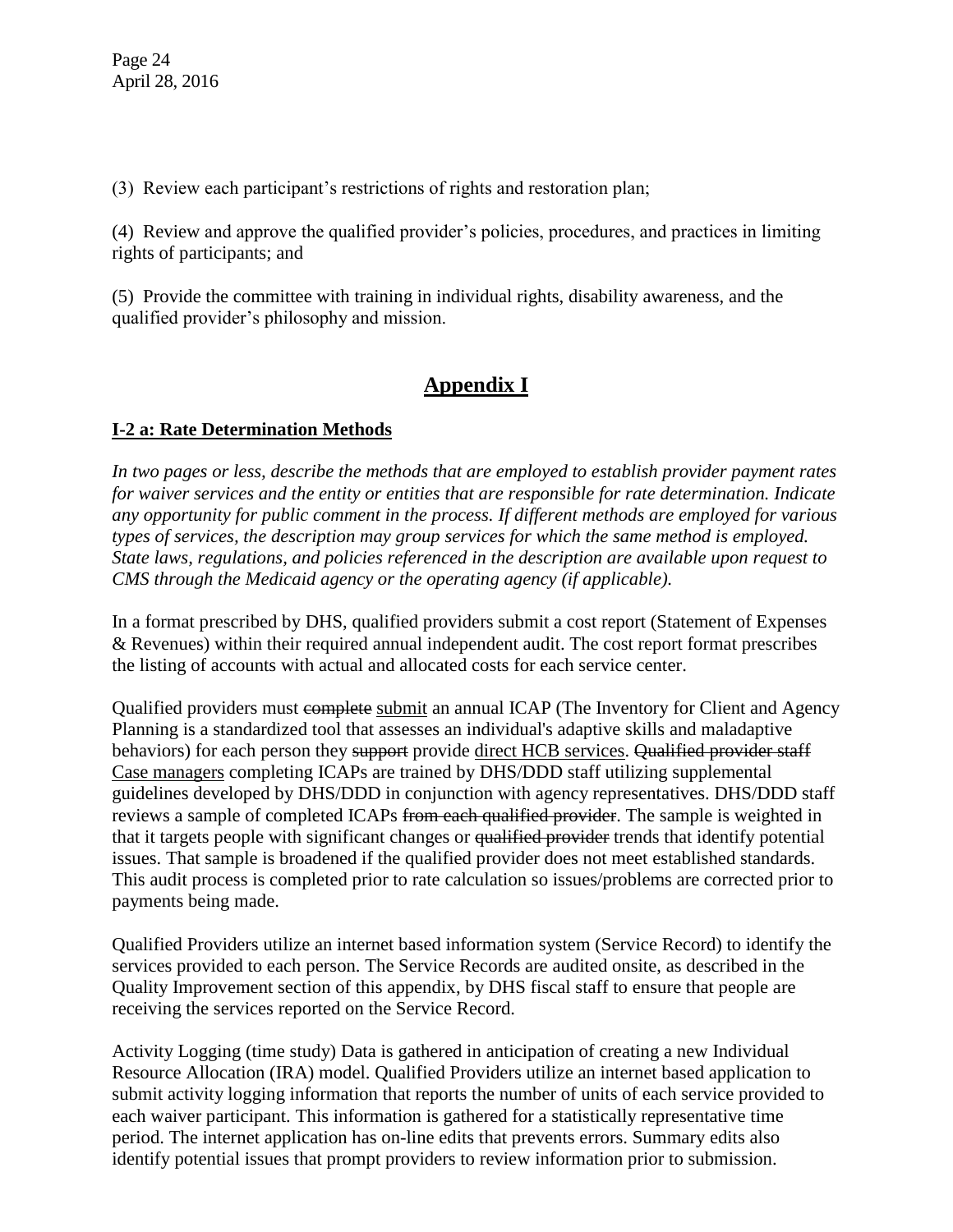Page 25 April 28, 2016

DHS/DDD staff conduct on-site visits to provide technical assistance to qualified providers during activity logging and review the information that is gathered and reported. Activity logging is gathered in anticipation of re-modeling, approximately once every five years.

Developing a Model

The IRA model draws information from five sources:

- 1. Cost Reports from qualified provider agencies
- 2. ICAP
- 3. Service Record
- 4. Activity Logging Data

5. Economic measures – Data compiled by geographic region, specific to each locale.

Qualified Providers committed significant time to participate in a workgroup that developed the model. All information regarding model development is accessible to the public.

#### Step 1

Cost reports from each qualified provider agency are used to compile the system-wide average cost per service.

Each qualified provider is required to submit an annual independent audit. Within the audit is a Statement of Expenses & Revenues which serves as the agency cost report. The DHS/DDD prescribes the format for the Statement of Expenses & Revenues. This information is validated and compiled by DHS fiscal staff.

#### Step 2

Activity logging is used to identify the number of units of services provided to each person. That amount is multiplied by the average cost of each service to determine a cost of service for each person.

## Step 3

Multiple regression is used to formulate a model which predicts the cost of services an individual will need based on the services they receive and their needs as assessed by the ICAP. Cost per person serves as the dependent variable. Information from Service Records, ICAPs and economic measures serve as potential independent variables.

#### Step 4

The model generates an individualized rate for each person that is either increased or decreased by the agency specific gain/loss quotient as indicated by the historical costs incurred by each agency.

#### Using the Model

The model currently in use supports people and qualified providers to utilize person-centered planning to determine an appropriate array of services and supports. Waiver services and individualized information can then be entered into the model to generate a rate for services and supports.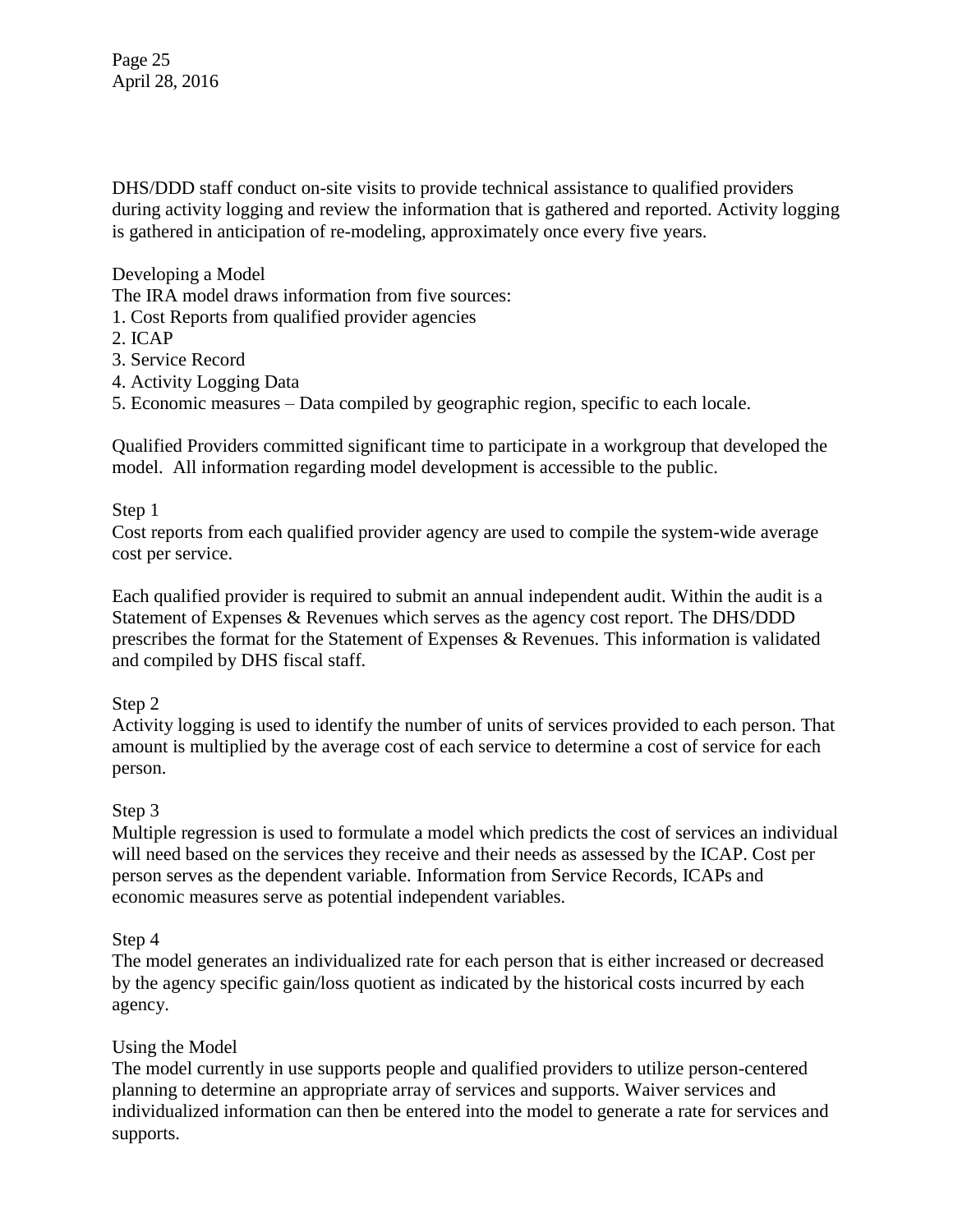Page 26 April 28, 2016

If a person experiences a temporary additional but significant need, the qualified provider may request Extraordinary Needs Funding (ENF). These requests require supporting documentation and are reviewed by DHS/DDD staff for approval/denial and are paid using state general fund dollars.

If a person's needs or preferences change, providers can make a significant change request (SCR) that could adjust the daily service rate to accommodate the change. The SCR requires supporting evidence that the change is person-centered and are reviewed by DHS/DDD staff.

The conflict-free case management rate was derived from the Community Support Provider cost report data from salaries, benefits, taxes, and overhead for existing case managers. South Dakota Department of Labor wage statistics were used to validate the cost report data. Rate increases will be calculated using the inflationary rate approved for qualified providers by the South Dakota State Legislature, unless the qualified provider and State mutually agree the inflationary rate cap is unrealistic or unfair. The State may grant rate increases during all subsequent years in which the State elects to renew SP contracts.

## **I-2 b: Flow of Billings**

*Describe the flow of billings for waiver services, specifying whether provider billings flow directly from providers to the State's claims payment system or whether billings are routed through other intermediary entities. If billings flow through other intermediary entities, specify the entities:*

Appendix I-2a describes how each participant's daily rate and case management rate are determined. Each person's daily rate is calculated by the IRA model described in Appendix I-2 a. The qualified provider is certified as an OHCDS by the DHS/DDD pursuant to ARSD Article 46:11:02. The qualified provider is notified of the person's daily rate and the rate file is uploaded to the DSS MMIS. All waiver services are billed by the qualified provider via an electronic billing submitted by the qualified provider to the DSS MMIS. Once a claim is submitted to the DSS MMIS, the claim goes through a pricing process and the DSS MMIS calculates payment based upon information within the rate file. The DSS MMIS computes service level expenditures prior to processing claims and generating qualified provider remittance advices. Service level expenditures are assigned budgetary coding and are queried from the DSS MMIS for reporting purposes.

HCBS waiver dollars are used only to fund the approved services in the waiver. If an individual is eligible for both special education services and HCBS, the Individual Education Plan (IEP) team can choose to receive supports from a qualified provider. All waiver participants receiving special education services are documented within the MMIS with a specific and unique identifier indicating they are a child eligible for CHOICES waiver services. This identifier means educational services are calculated separately for the rates that will be provided to the child, thus preventing duplication of payment for waiver services and Individuals with Disabilities Education Act (IDEA) related services. The rate for waiver services is then uploaded to the MMIS which only allows the qualified provider to bill for the authorized federal amount of waiver services. All existing checks for Medicaid waiver services within the MMIS are applied.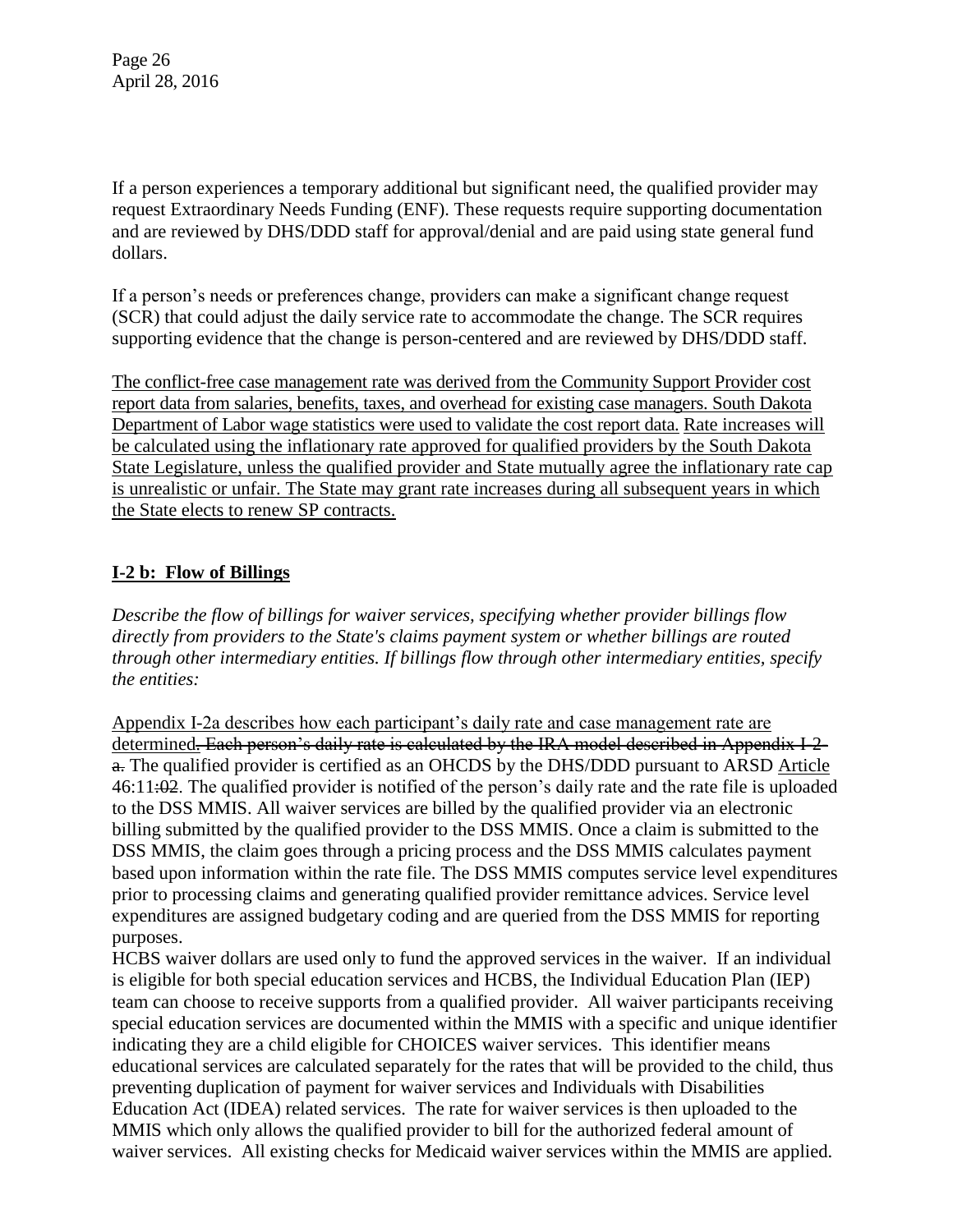Page 27 April 28, 2016

All IDEA-related services and the non-federal matching share for individuals under the age of 21 are funded by the South Dakota Department of Education and payments are attested prior to the expending of FFP as described in Appendix I-4-a.

Supplies and equipment participants receive from vendors who are not qualified providers must be authorized through the plan of care. The qualified provider purchases the supplies/equipment and makes arrangements for delivery to the participant. The qualified provider bills the DSS MMIS for the supplies/equipment.

DSS exercises administrative authority and oversight of the waiver and authorizes and pays all waiver claims through the DSS MMIS.

## **I-3 gii:Organized Health Care Delivery System**

*Select one:*

**No. The State does not employ Organized Health Care Delivery System (OHCDS) arrangements under the provisions of 42 CFR §447.10.**

**Yes. The waiver provides for the use of Organized Health Care Delivery System arrangements under the provisions of 42 CFR §447.10.**

*Specify the following: (a) the entities that are designated as an OHCDS and how these entities qualify for designation as an OHCDS; (b) the procedures for direct provider enrollment when a provider does not voluntarily agree to contract with a designated OHCDS; (c) the method(s) for assuring that participants have free choice of qualified providers when an OHCDS arrangement is employed, including the selection of providers not affiliated with the OHCDS; (d) the method(s) for assuring that providers that furnish services under contract with an OHCDS meet applicable provider qualifications under the waiver; (e) how it is assured that OHCDS contracts with providers meet applicable requirements; and, (f) how financial accountability is assured when an OHCDS arrangement is used:* 

Entities are designated as an OHCDS when they meet the criteria outlined in ARSD Article  $46:11:02$ . This includes being certified as a CSP or SP, having a signed provider agreement with the SSMA and the DHS/DDD, and provide at least one service covered under the provisions of article ARSD Article 67:16.

If a provider does not voluntarily agree to contract with an OHCDS the provider may contract directly with the SSMA and the DHS/DDD and meet the requirements of ARSD Article  $46:11:02:02$  to become a certified agency.

Each participant is informed upon application and annually of their right to choose their provider. The DHS/DDD ensures this information is provided to each participant at the time of application during review of the application for waiver services. To ensure this information is provided to the participant annually the DHS/DDD reviews for this during the representative random sample participant file review process.